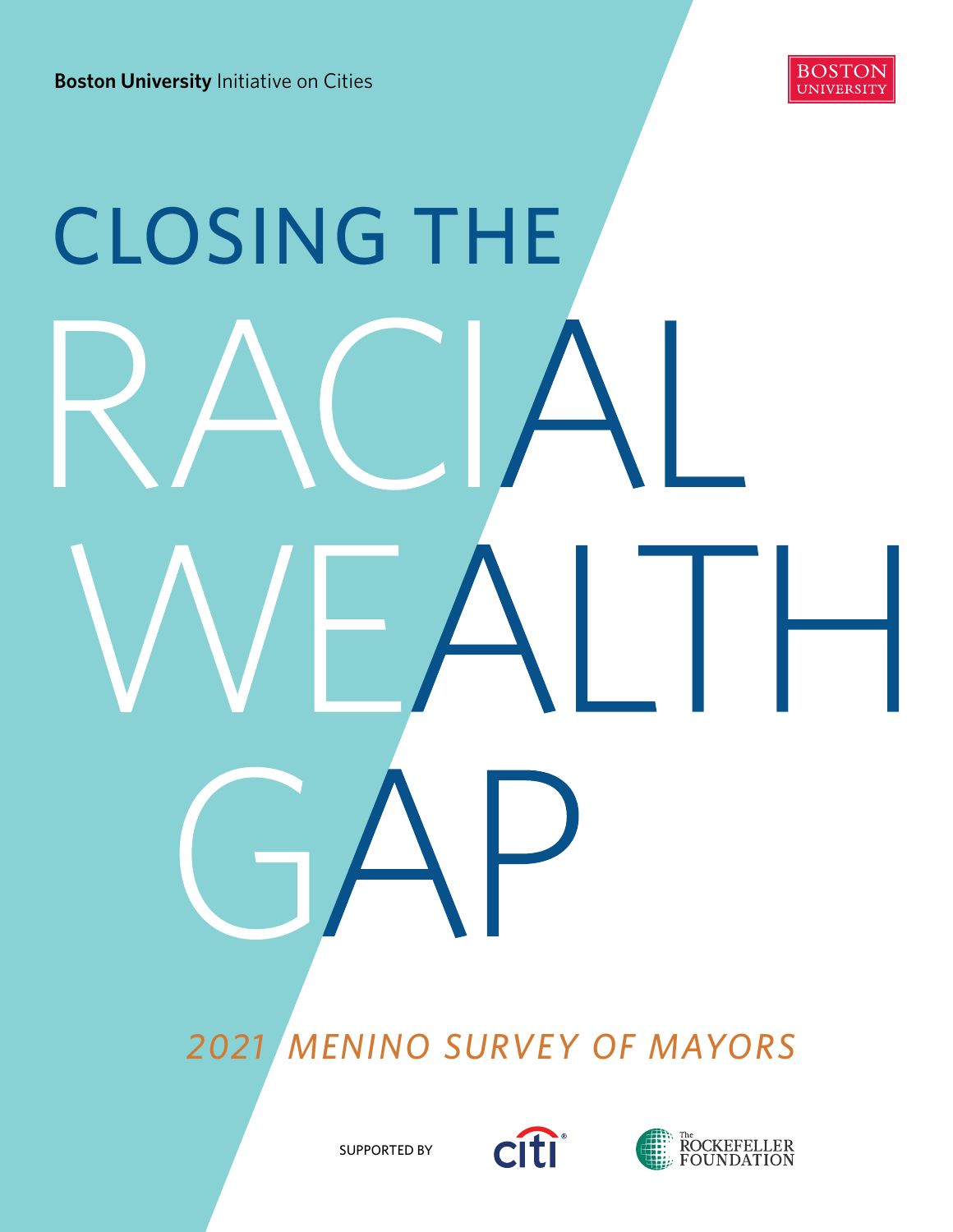# TABLE OF CONTENTS

| Introduction                           | 1              |
|----------------------------------------|----------------|
| <b>Executive Summary</b>               | 1              |
| Methodology                            | $\overline{2}$ |
| The Racial Wealth Gap and Local Policy | $\overline{4}$ |
| Racial Equity and Local Small Business | 8              |
| Housing and Gentrification             | 12             |
| Discrimination and Measuring Inequity  | 16             |
| Conclusion                             | 20             |

#### **Authors**

Katherine Levine Einstein Associate Professor, Political Science Boston University kleinst@bu.edu

David M. Glick Associate Professor, Political Science Boston University [dmglick@bu.edu](mailto:dmglick%40bu.edu%20%20?subject=) 

Maxwell Palmer Associate Professor, Political Science Boston University [mbpalmer@bu.edu](mailto:mbpalmer%40bu.edu%20%20?subject=) 

#### **Contributors**

Stacy Fox Associate Director, Initiative on Cities Boston University sfox@bu.edu

Katharine Lusk Co-Director, Initiative on Cities Boston University [klusk@bu.edu](mailto:klusk%40bu.edu%20?subject=)

Nick Henninger Luisa Godinez Puig Erin Tatz PhD Candidates, Political Science Boston University

#### **Initiative on Cities**

Boston University 75 Bay State Road Boston, MA 02215

#### [bu.edu/ioc](http://bu.edu/ioc ) [@BUonCities](https://twitter.com/BUonCities?ref_src=twsrc%5Egoogle%7Ctwcamp%5Eserp%7Ctwgr%5Eauthor) 617-358-8080 [IOC@bu.edu](mailto:IOC%40bu.edu?subject=)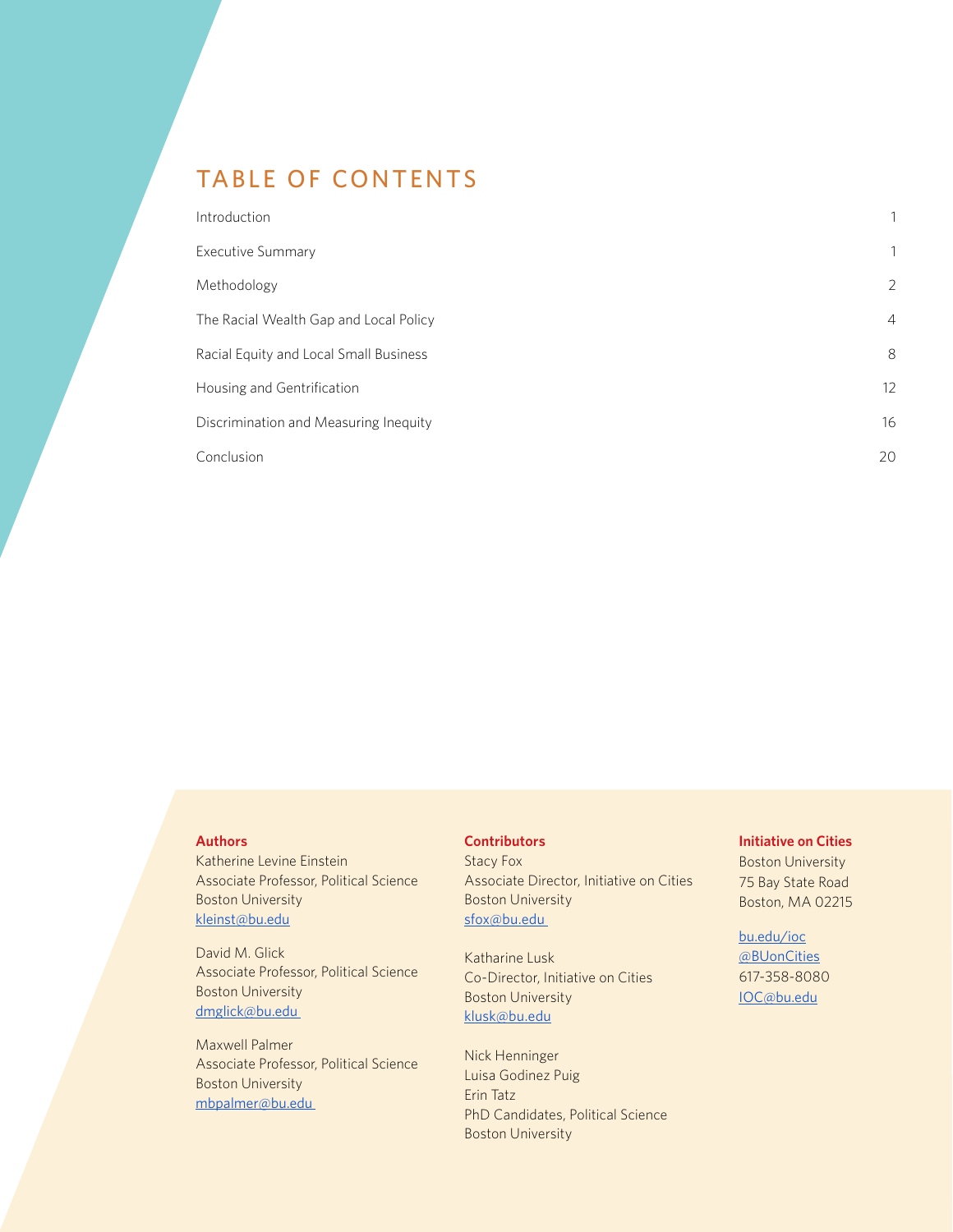## INTRODUCTION

American cities are home to profound racial inequality. Many feature staggering racial wealth gaps — especially when comparing Black and white residents. In Washington, D.C., white households had a net worth that is 81 times greater than that for Black households in 2014.<sup>1</sup> That same year, the gap was similarly stark in Los Angeles, CA: while the median white household had a net worth of \$355,000, the median Mexican and Black household only had a median wealth of \$3,500 and \$4,000, respectively.<sup>2</sup> U.S.-born Blacks in the Boston metropolitan statistical area had a median wealth of merely \$8 in 2014, compared to white households' median wealth of \$256,500.<sup>3</sup> Nationwide, the racial wealth gap persists across a variety of assets, including housing, businesses, and retirement accounts.4

The causes of the racial wealth gap are manifold. Many are historical, rooted in higher levels of government, or are otherwise outside of mayors' purviews. Nonetheless, there are important policy tools at the disposal of city governments that help to reduce the gap. Cities wield important powers over housing and small businesses, which might help to support Black and Latino households, and shrink the racial wealth gap. This year's Menino Survey of Mayors explores how mayors are approaching this critical national issue.

# EXECUTIVE SUMMARY

**A strong majority (67 percent) of mayors are worried about the racial wealth gap in their cities.** Leaders of bigger cities are significantly more concerned about the racial gap, as are their counterparts in less expensive cities. There is a large partisan divide: 80 percent of Democratic mayors are concerned about the racial wealth gap in their community, compared with 30 percent of their Republican counterparts.

**Mayors who believed that the racial wealth gap was a problem in their cities were almost unanimous in supporting generic racially targeted programs, such as support for Black and Latino small business ownership and homeownership.** However, only four in 10 mayors across the country were supportive of the idea of implementing specific programs, such as Evanston, IL's reparations program or Stockton, CA's universal basic income program.

**Mayors overwhelmingly (81 percent) believe that access to capital disproportionately burdens small business owners of color.** Mayors are most enthusiastic about using technical assistance to address small business racial gaps in their communities: 48 percent selected it as one of the two tools they most support using, while 31 percent selected the municipal procurement process and 26 percent selected direct financial assistance in amounts less than \$20,000.

<sup>1</sup> Kijakazi, K., R.M. Brooks Atkins, M. Paul, A. Price, D. Hamilton, W.A. Darity. "The Color of Wealth in the Nation's Capital." Urban Institute, Duke University, The New School, and the Insight Center for Community Economic Development (November 2016): [http://www.urban.org/sites/default/files/publication/85341/2000986-2-the-color-of-wealth-in-the-nations-capital.pdf.](http://www.urban.org/sites/default/files/publication/85341/2000986-2-the-color-of-wealth-in-the-nations-capital.pdf)

<sup>2</sup> De La Cruz-Viesca, M., Z. Chen, P. Ong, D. Hamilton, W.A Darity. "The Color of Wealth in Los Angeles." Federal Reserve Bank of San Francisco (2016): [http://www.aasc.ucla.edu/besol/color\\_of\\_wealth\\_report.pdf](http://www.aasc.ucla.edu/besol/color_of_wealth_report.pdf).

<sup>3</sup> Munoz, A.P., M. Kim, M. Chang, R.O. Jackson, D. Hamilton, and W.A. Darity. "The Color of Wealth in Boston." Duke University, The New School, and the Federal Reserve Bank of Boston (March 25, 2015):<https://www.bostonfed.org/publications/one-time-pubs/color-of-wealth.aspx>.

<sup>4</sup> Weller, C. and R. Figueroa. "Wealth Matters: The Black-White Wealth Gap Before and During the Pandemic." Center for American Progress (Jul. 28, 2021): <https://www.americanprogress.org/article/wealth-matters-black-white-wealth-gap-pandemic/>.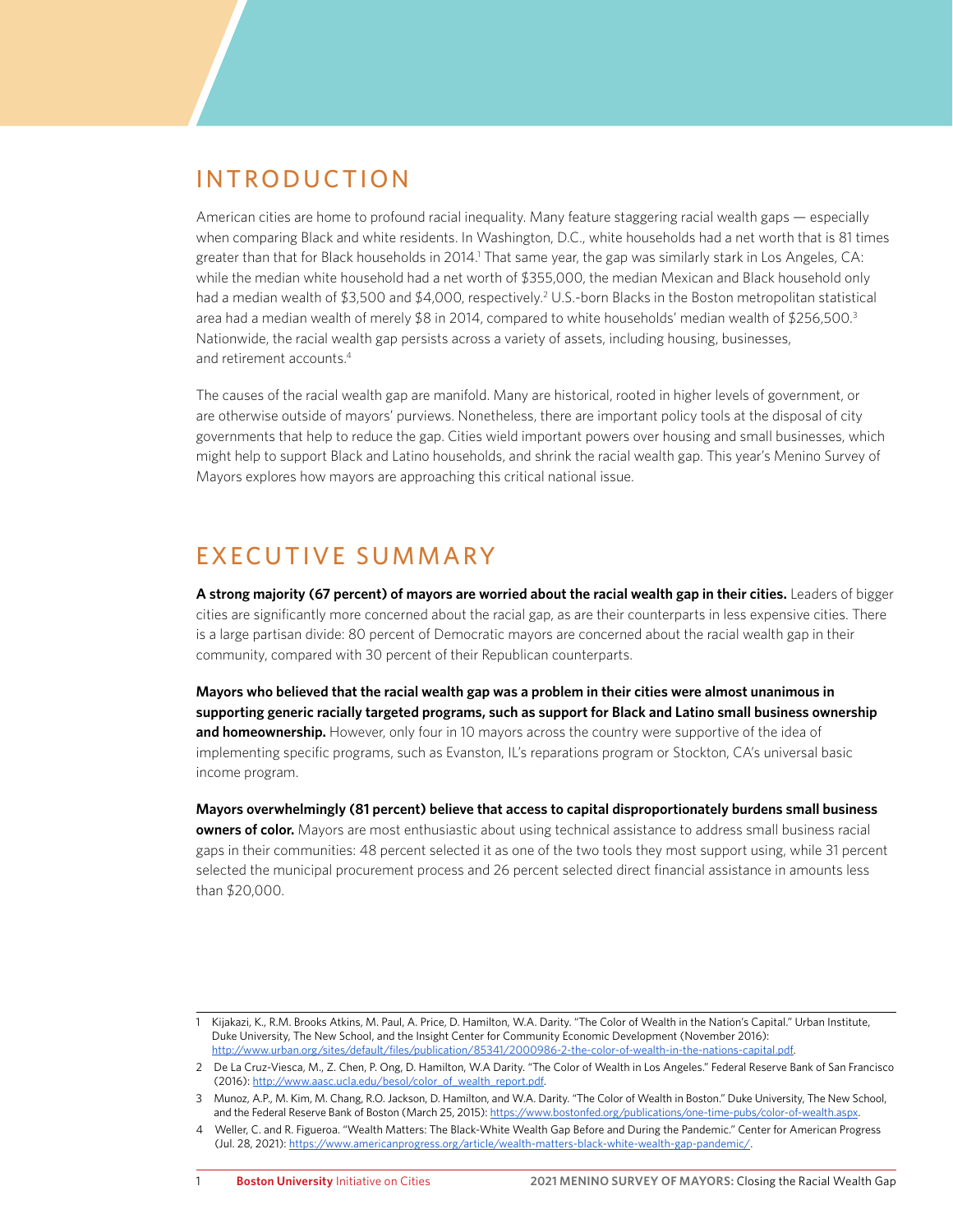**Almost every mayor identified a lack of personal wealth or assets as a major barrier for their cities' small business owners of color — and one key contributor to this is the ongoing housing crisis and the high costs of housing.** Majorities of mayors of both parties agree that housing programs should emphasize the goal of homeownership over renting, but Republicans agreed at a higher rate (73 percent) than Democrats (55 percent).

**Concerns about housing prices, development, and the racial wealth gap are closely tied to gentrification and its potential effects on minority residents.** When asked to define gentrification in a single sentence, almost two-thirds of mayors mentioned displacement of current residents and one-third mentioned increased prices. On potential consequences of gentrification, two-thirds of mayors are very concerned about landlords raising rents beyond what current housing tenants can afford, and just over half were very concerned about developers replacing the current housing stock with more expensive units.

**Mayors recognize widespread discrimination in their communities.** Strong majorities believe that homeless, Black, Latino, and transgender people experience at least a moderate amount of discrimination in their cities. Virtually no mayors believe that white people or Christians experience more than a little discrimination in their cities.

# **METHODOLOGY**

We invited mayors of all cities over 75,000 residents to participate in the Menino Survey of Mayors. Each mayor received an invitation at their official email account, as well as follow-up phone calls. We spoke with 126 mayors between June and August 2021 about a variety of topics including closing the racial wealth gap, housing and homelessness, and COVID-19 recovery. The overwhelming majority of interviews were conducted over the phone. Mayors' responses and participation remain anonymous, to ensure they can speak freely about a wide range of issues. As Table 1 shows, the sample of participating cities closely mirrors the broader population on traits including size, racial demographics, housing prices, and geographic distribution.

|                                     | <b>Surveyed Cities</b> | <b>All Cities</b> |
|-------------------------------------|------------------------|-------------------|
| <b>Number of Cities</b>             | 126                    | 494               |
| Average Population                  | 222,446                | 223,766           |
| <b>Average Percent White</b>        | 53%                    | 48%               |
| Average Percent Black               | 17%                    | 15%               |
| Average Percent Hispanic            | 19%                    | 26%               |
| Average Percent Asian               | 7%                     | 8%                |
| <b>Average Median Housing Price</b> | \$294,587              | \$314,417         |
| <b>Region</b>                       | % of Sample            | % of Cities       |
| Midwest                             | 21%                    | 16%               |
| Northeast                           | 12%                    | 9%                |
| South                               | 34%                    | 35%               |
| West                                | 33%                    | 40%               |

#### **Table 1. Demographic Comparison of Sample Cities to All U.S. Cities with Populations >75,000**

Source: 2019 American Community Survey (ACS), published by the U.S. Census Bureau.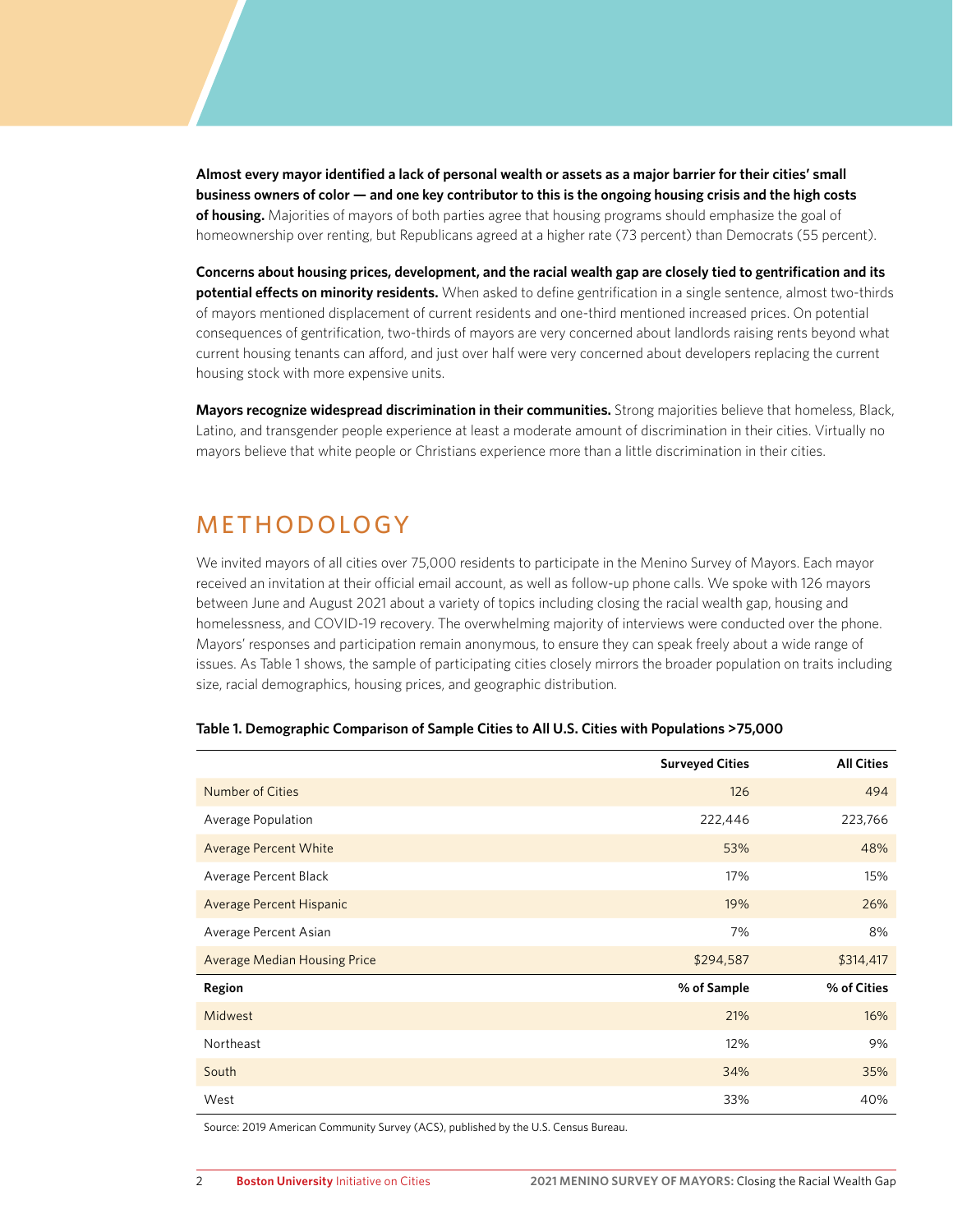#### **Figure 1. Demographics of Surveyed Mayors**

Professional Background

| .         |            |           |                                 | .<br>a sa ba | - 11 - 11<br>. | a sa B<br>Ш | Other        | 48%     |  |
|-----------|------------|-----------|---------------------------------|--------------|----------------|-------------|--------------|---------|--|
| a shekara | н          | $\sim 10$ | W<br>Ш<br>7 H                   |              |                |             |              | Law 30% |  |
| a shekara | ×.<br>Ш    |           | m.<br>a di Ba<br>Ш<br>a s       |              | a sa           |             | Business 22% |         |  |
| a shekara | - H<br>a H | a sa B    | Ш<br>m i<br>and the sea<br>- 11 |              | a sa           |             |              |         |  |
|           |            |           |                                 |              |                |             |              |         |  |

Highest Degree

| a sa Tan<br>.<br>ш<br>l II<br>M.<br>and the state of the state<br>- 11<br>Ш                                                                                                                                                               | JD         | 33%         |  |
|-------------------------------------------------------------------------------------------------------------------------------------------------------------------------------------------------------------------------------------------|------------|-------------|--|
| a sa Tan<br>Ш                                                                                                                                                                                                                             | Other      | $\cdot$ 29% |  |
| <b>The Common</b><br>Ш<br>m i                                                                                                                                                                                                             |            | BA 23%      |  |
| <b>The Company</b><br>Ш<br>- 11<br>Ш<br>Ш<br>- 11<br>ш                                                                                                                                                                                    | MBA        | 10%         |  |
| <b>The Contract of the Contract of the Contract of the Contract of the Contract of the Contract of the Contract of the Contract of the Contract of the Contract of the Contract of the Contract of the Contract of the Contract </b><br>Ш | <b>PhD</b> | 5%          |  |

Gender

| <b>TELEVISION</b><br>n a T<br>- 11<br>Ш<br>a shekara<br>a l<br>M.<br>- 1 | Male 67%   |
|--------------------------------------------------------------------------|------------|
| <b>Tara</b><br>W<br>Ш<br>- 11                                            | Female 33% |
| <b>TELEVISION</b><br>×.<br>Ш<br>- 11<br>Ш<br>Ш<br>×.                     |            |
| <b>Tara</b><br>m.<br>Ш<br>- 11<br>H<br>×.                                |            |

Party

| .<br>.<br>a ka<br>.<br>a sa B<br>- 11                                 | Democrat 66%   |
|-----------------------------------------------------------------------|----------------|
| <b>COLOR</b><br>m.<br>Ш<br>Ш<br>a shekara<br>m I<br>- 11<br>- 1<br>Ш  | Republican 18% |
| <b>Contract</b><br>M.<br>Ш<br>Ш<br>and the state of the state<br>a si | 16%<br>Other   |
| Ш<br>Ш<br>m I<br>Н                                                    |                |
|                                                                       |                |

Race White 79% Black 12% Latino 6% Other 2% Asian 1%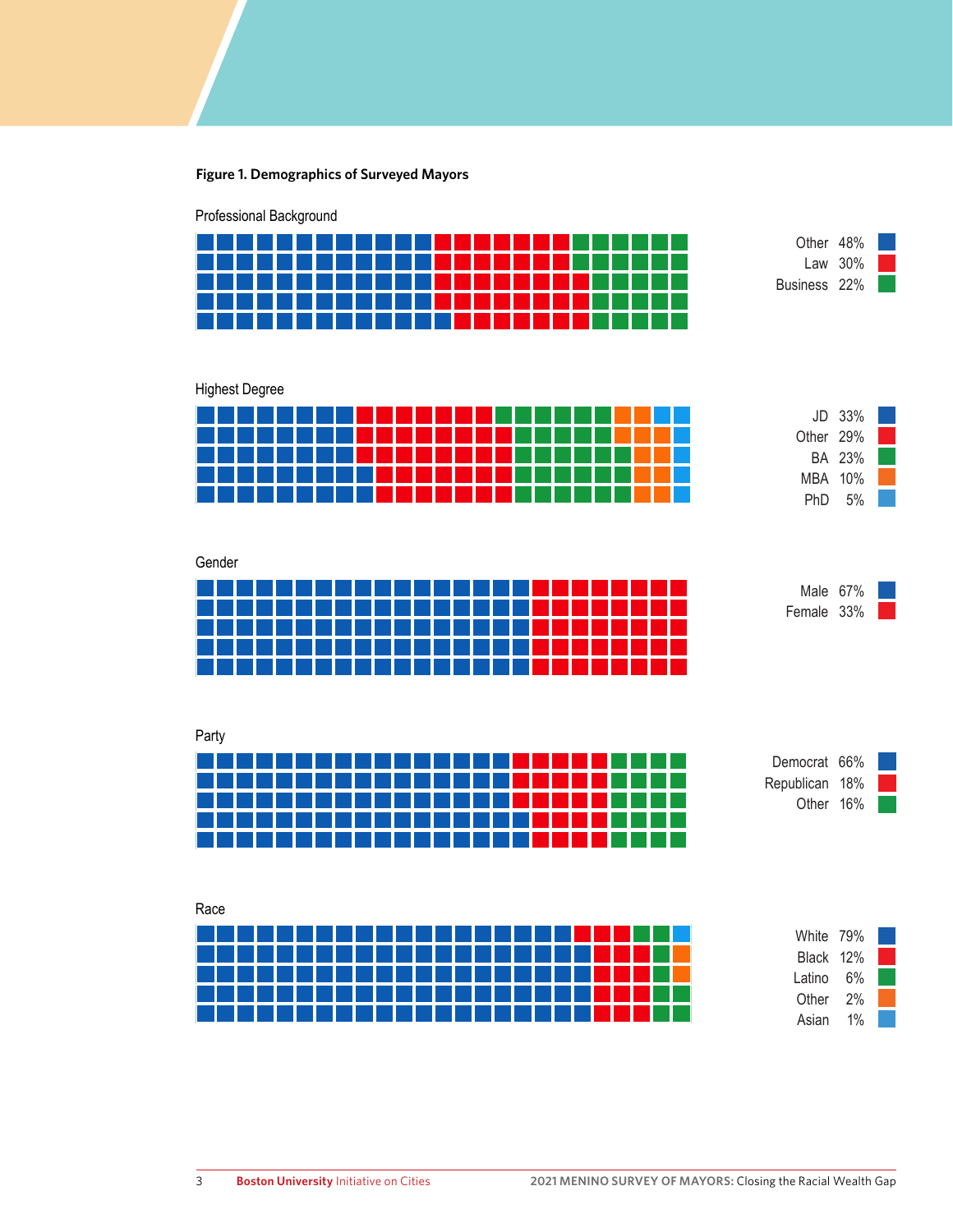# THE RACIAL WEALTH GAP AND LOCAL POLICY

Throughout the country, a strong majority (67 percent) of American mayors are worried about the racial wealth gap in their cities. This proportion stays similar regardless of the racial demographics in the mayor's city, however there are notable distinctions along other dimensions. Mayors of bigger cities are significantly more concerned about the racial gap, as are their counterparts in less expensive cities.<sup>5</sup> Only 26 percent of mayors of smaller cities expressed significant concerns about the racial wealth gap, compared with 58 percent of mayors of larger cities. Similarly, 52 percent of mayors of cities with lower housing costs strongly worried about the local racial wealth gap; only 32 percent of mayors of more expensive cities felt similarly. These findings are perhaps counterintuitive, as higher housing cost cities are typically sites of greater inequality across a variety of dimensions.<sup>6</sup>

#### **Figure 2. Racial Wealth Gap Concern**

*Many studies have highlighted a sizable and persistent wealth gap in the United States and in many American cities, with Black and Latino residents' wealth lagging that of White and Asian people. How concerned are you about a racial wealth gap in your city?*



The starkest division, though, is along partisan lines. Eighty percent of Democratic mayors were concerned about the racial wealth gap in their city, compared with only 30 percent of their Republican counterparts — a 50 percentage point gap. Twenty-two percent of Republican mayors said they were not worried *at all* about their city's racial wealth gap. No Democratic mayors shared this view.

<sup>5</sup> We define city size using the median population of our survey sample, 117,000 people. More and less expensive cities are defined as having housing prices greater or less than the median housing price in our survey sample, \$245,150.

<sup>6</sup> Florida, R. "Blue-Collar and Service Workers Fare Better Outside Superstar Cities." Bloomberg CityLab (May 21, 2019): [https://www.bloomberg.com/news/articles/2019-05-21/housing-costs-drive-inequality-in-superstar-cities.](https://www.bloomberg.com/news/articles/2019-05-21/housing-costs-drive-inequality-in-superstar-cities)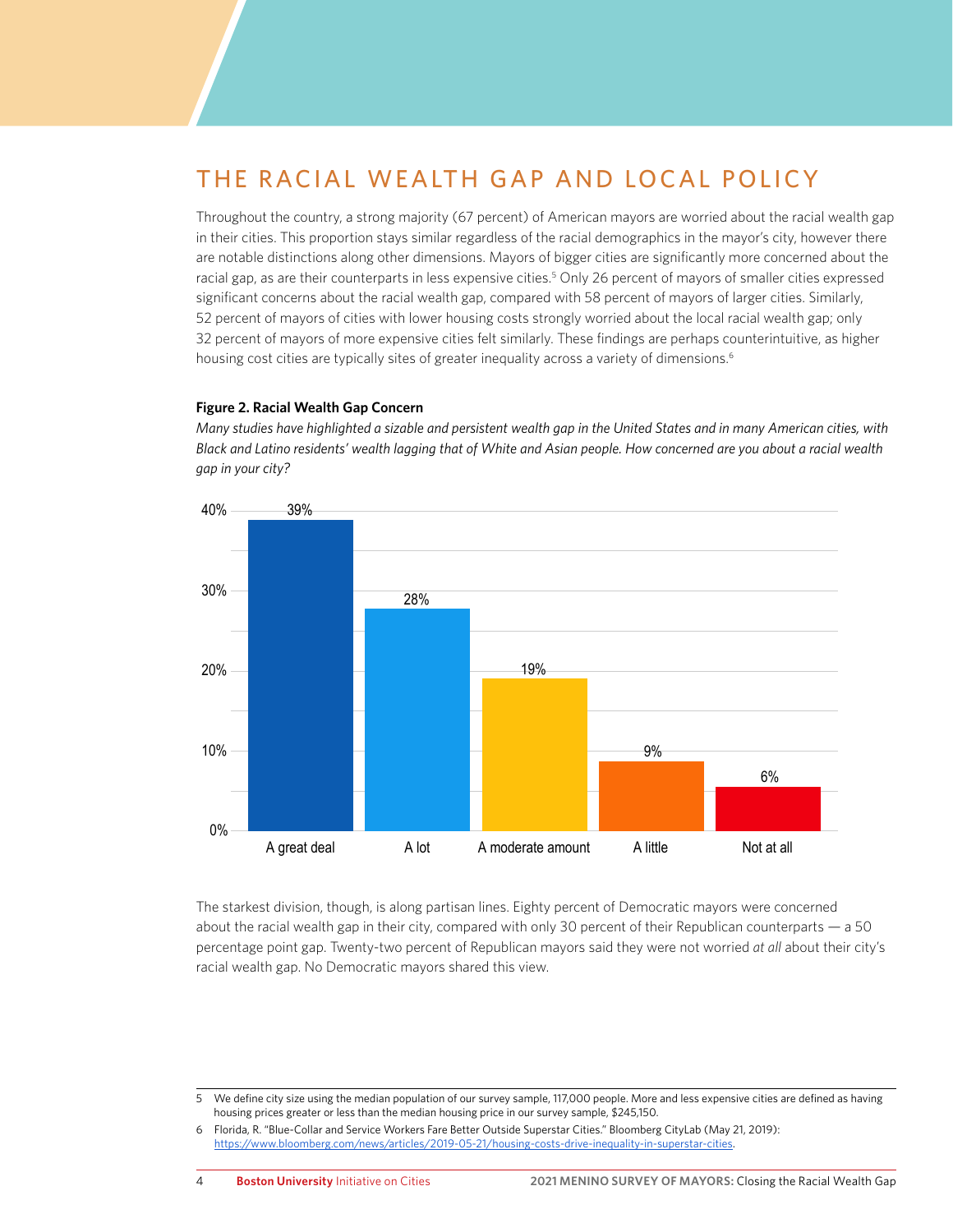**Figure 3. Racial Wealth Gap Concern, by Party**



Among those mayors who were worried about the racial wealth gap, overwhelming majorities were supportive of targeted programs supporting their Black and Latino constituents.<sup>7</sup> Indeed, the only programs which garnered any opposition were those related to homeownership; even there, opposition was minuscule, comprising a mere two percent of mayors. Notably, this support *only reflects the views of mayors who believe that the racial wealth gap is a problem in their communities.* Mayors who do not share these concerns are likely less apt to endorse racially targeted policies.

Several cities across the U.S. have piloted programs explicitly targeted towards the racial wealth gap. Two that have garnered attention and which we probed mayors about were Reparations (Evanston, IL) and Universal Basic Income (Stockton, CA).

Evanston, IL's reparations program offered \$25,000 in homeownership assistance for Black city residents and families.<sup>8</sup> While many mayors supported targeted programs for Black and Latino families, they were considerably more mixed about this reparations program. Only 41 percent of mayors were supportive of the idea of implementing Evanston's initiative in their own communities. Partisan differences were again massive: no Republican mayors supported implementing a reparations program, compared with 56 percent of Democratic mayors. Still, even among Democratic mayors, support for the reparations program was far from uniform. Mayors of high and low housing cost cities, big and midsize cities, and more and less diverse cities all had remarkably similar preferences.

7 Because this question only included mayors who were concerned about the racial wealth gap, it represents an overwhelming Democratic group of mayors. Consequently, we do not report cross-tabulations for this question due to small cell sizes.

8 Evanston Local Reparations: https://www.cityofevanston.org/government/city-council/reparations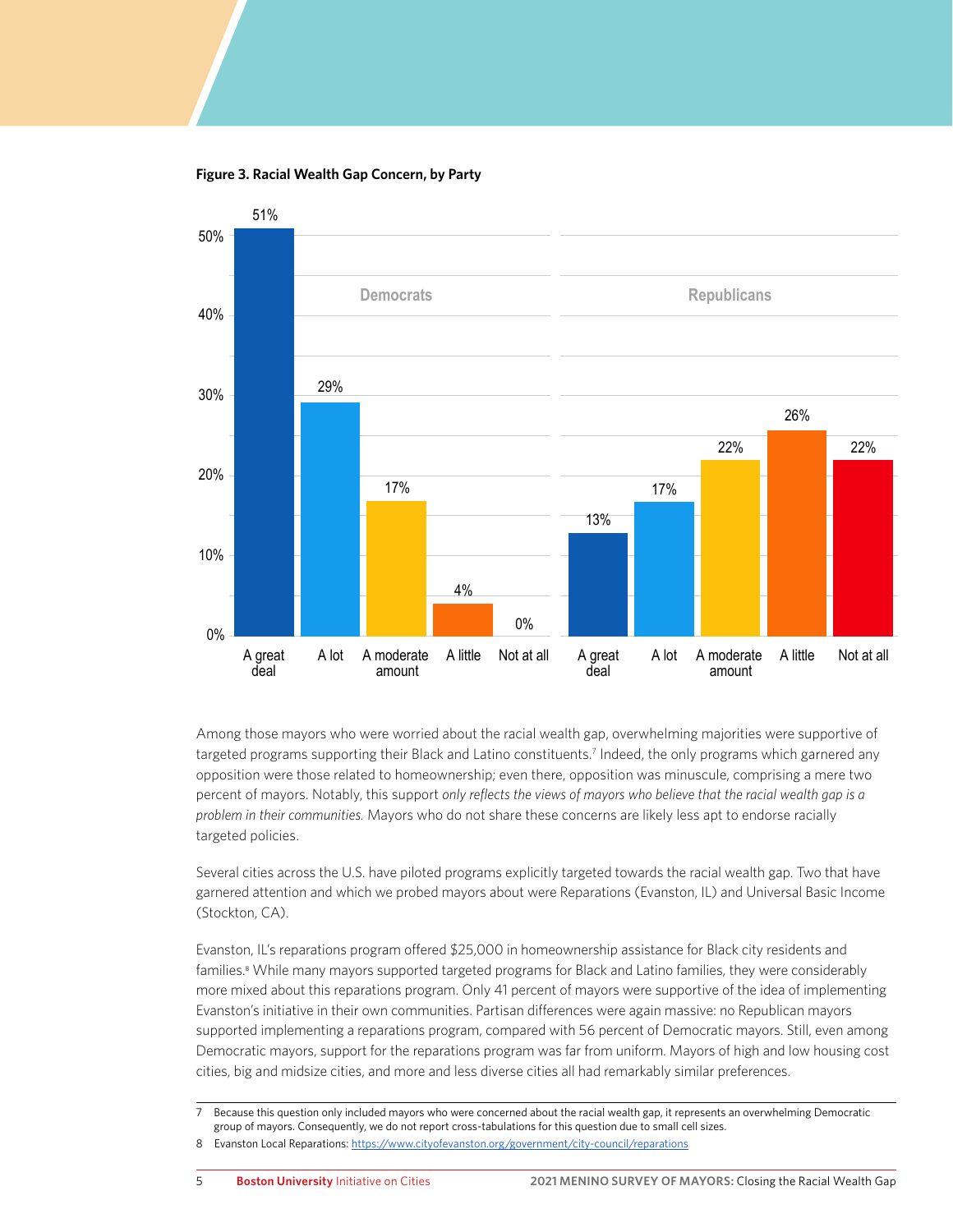#### **Figure 4. Support for Programs to Reduce the Racial Wealth Gap**



*How supportive are you of implementing the following programs to reduce the racial wealth gap in your city?9*

Mayors' views about Stockton, CA's Universal Basic Income<sup>10</sup> program were remarkably similar to their views about the Evanston program. In 2019, Stockton piloted a universal basic income program that provided a group of low-income residents \$500 per month for two years. Forty percent of mayors supported implementing a similar program in their cities, and some are already conducting related pilots as part of Mayors for a Guaranteed Income.<sup>11</sup> Once again, partisan differences were sizable: just four percent of Republicans were supportive of the program, compared with 54 percent of Democrats. There were no significant differences by city demographic traits. Among mayors who are concerned with the racial wealth gap, 28 percent supported both programs.

#### **Figure 5. Implementing Evanston's Reparations Program in Your City** 40%

*Evanston, IL recently piloted a reparations program for Black city residents providing \$25,000 in homeownership assistance per individual/family. How supportive would you be of a similar program in your city?*



9 Only asked of mayors who expressed concern about the racial wealth gap in their city.

10 Many policymakers and advocates (including in Stockton) call these initiatives "guaranteed income programs:" <https://www.stocktondemonstration.org>.

<sup>11</sup> Mayors for a Guaranteed Income: [https://www.mayorsforagi.org/.](https://www.mayorsforagi.org/)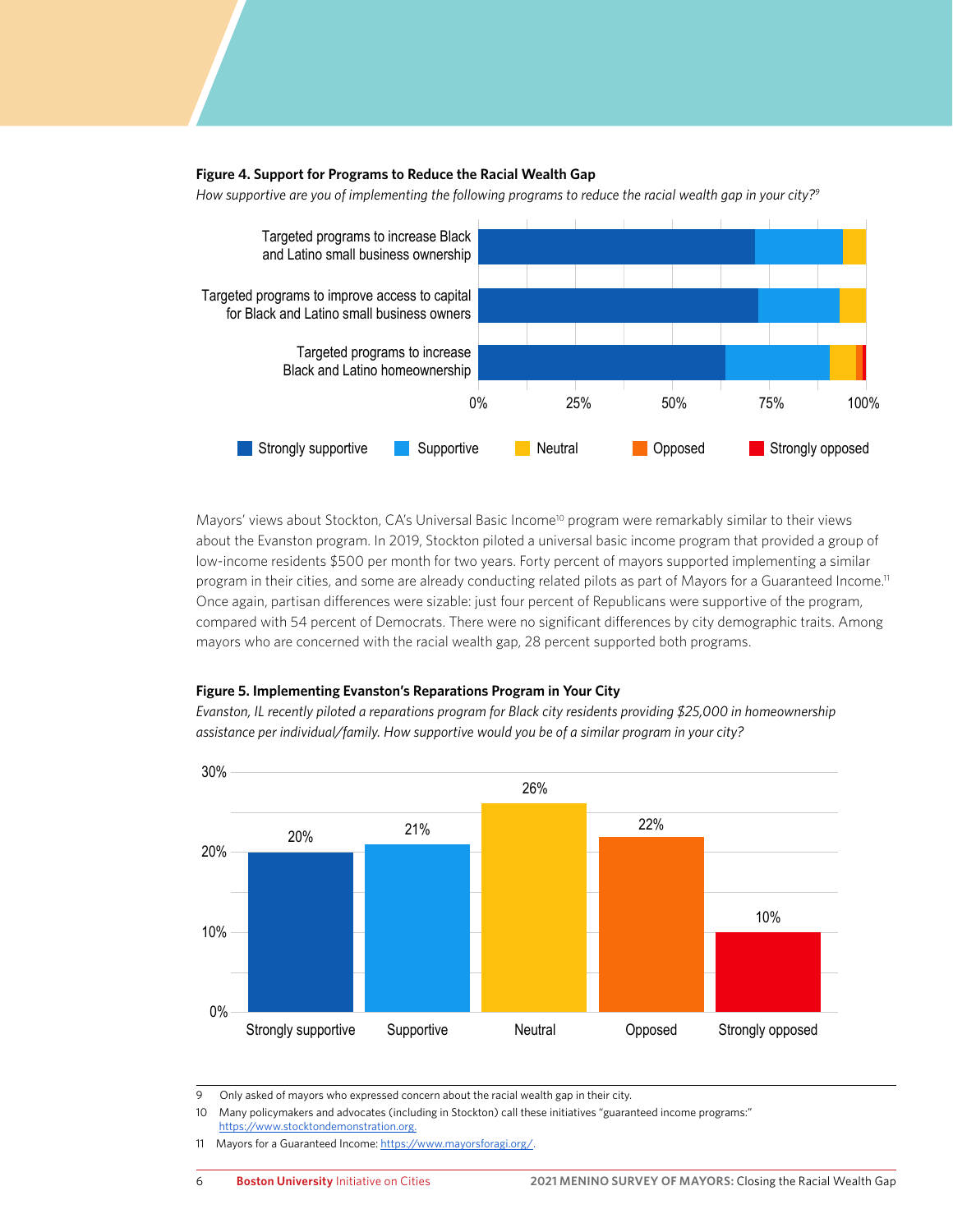### **Figure 6. Implementing Stockton's UBI Program in Your City**  40%

*Stockton, CA recently piloted a Universal Basic Income program providing a group of low-income residents \$500 per month for two years. How supportive would you be of a similar program in your city?*



Notably, mayors were considerably more supportive of generic racially targeted programs (see Figure 4) than of the specific policy proposals in Stockton and Evanston. Mayors who believed that the racial wealth gap was a

*Mayors who believed that the racial wealth gap was a problem in their cities were almost unanimous in supporting generic racially targeted programs, such as support for Black and Latino small business ownership and homeownership.*

problem in their cities were almost unanimous in supporting generic racially targeted programs, such as support for Black and Latino small business ownership and homeownership. Those same mayors were considerably more muted in their support for Stockton and Evanston's programs. Fifty-six percent of mayors who were concerned about the racial wealth gap supported Evanston's reparations program (10 percent of mayors who were not worried about their racial wealth gap evinced similar support). Similarly, 52 percent of mayors who were concerned about the racial wealth gap endorsed Stockton's program.

Some mayors worried about the uncertain effects given the novelty of these programs. One southern mayor said, *"I applaud [the mayors of Stockton and Evanston] for being willing to start something. But I don't know about the long-term impact."* A midwestern mayor observed, *"I'm not supportive of targeting by race, [I] would rather target for income…I'm highly supportive of home ownership assistance, but not reparations [...] Our city provides homeownership assistance, but doesn't call it that."* Other mayors indicated that they had already followed in Stockton and Evanston's footsteps; one southern mayor looked forward to having more available data, *"I am becoming a believer in the UBI concept, and I am looking forward to seeing how the Biden administration's Child Tax Credit program works out, which will give us data to support programs like UBI."* They noted that they were also piloting a reparations program and were *"still at the stage of going through the listening process and determining what our focus will be."* 

In short, majorities of mayors recognize a sizable racial wealth gap, and endorse a variety of policy solutions designed to redress it. They balk somewhat, however, at more specific policy proposals on reparations and universal basic income. What's more, they are cleaved by partisanship on many (though not all) racial issues — mirroring our national divide. We turn now to exploring two policy areas that play a critical role in driving (and potentially rectifying) the racial wealth gap: small business ownership and housing.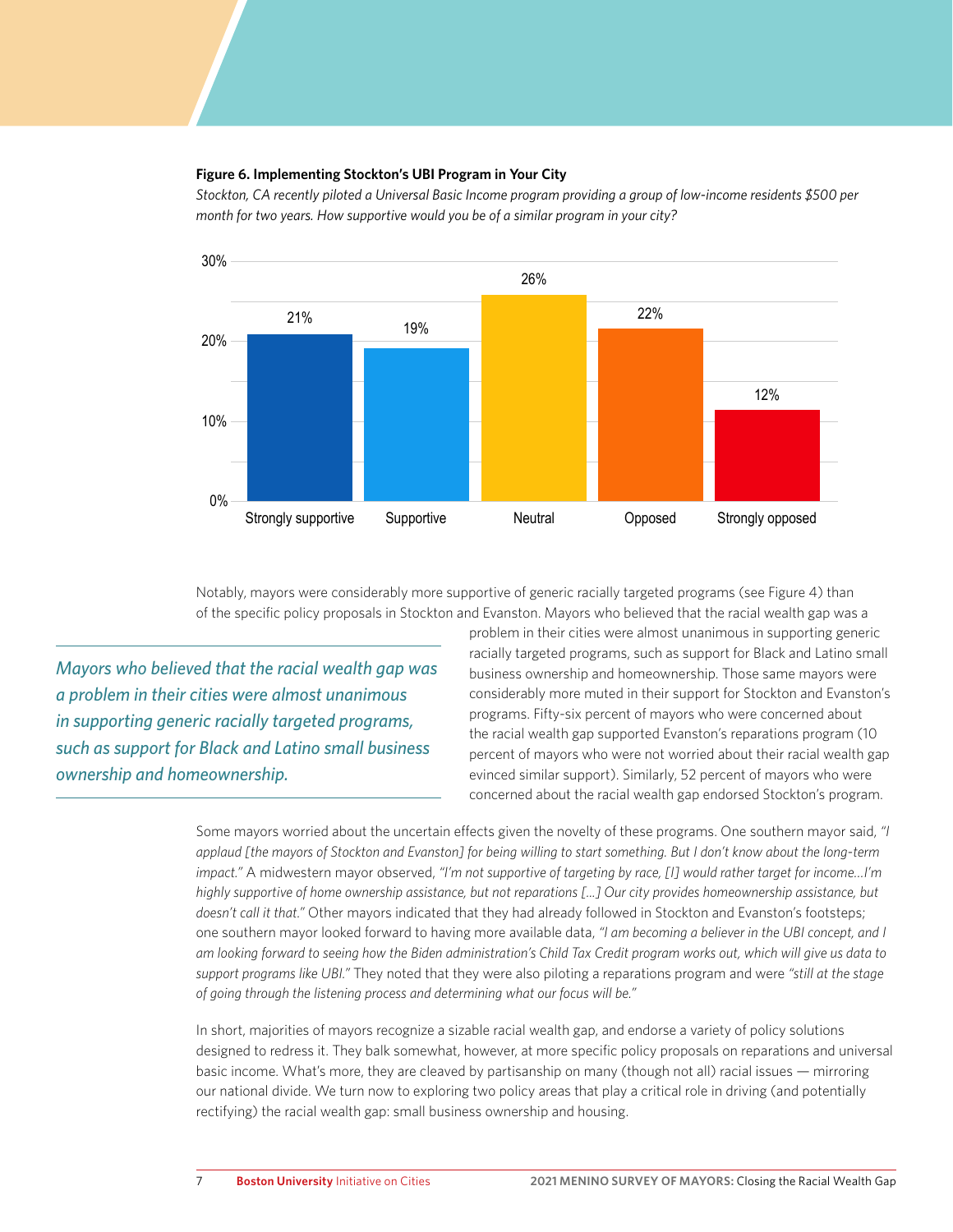# RACIAL EQUITY AND LOCAL SMALL BUSINESS

Racial equity, or the lack thereof, in small business is closely tied to the racial wealth gap more broadly. The 2021 Menino Survey "Building Back Better" Report<sup>12</sup> showed that mayors see access to workforce and access to capital as the two biggest challenges facing small businesses in general. Seventy percent of mayors selected access to workforce and 43 percent selected access to capital as one of the top two barriers facing their small business communities. While most mayors believe that access to workforce challenges small businesses equally, over three quarters of them believe that access to capital is a disproportionately bigger barrier for small business owners of color<sup>13</sup>

Mayors believe a number of factors contribute to racial gaps in entrepreneurs' ability to access capital. Nearly all mayors who said access to capital is a source of inequity in general believe that lack of personal assets, credit scores, and limited networks for friends and family money are "major" contributors. For example, one mayor focused

*...roughly three-quarters of mayors also see limited access to technical assistance, lenders' inability to evaluate risk in minority communities, and lenders' racial bias as major contributors to the capital access gap in their cities.*

on structural wealth gaps said, *"it's the resource problem of underlying racial inequities in wealth levels that makes it "easier" for white small businesses."* Additionally, roughly three-quarters of mayors also see limited access to technical assistance, lenders' inability to evaluate risk in minority communities, and lenders' racial bias as major contributors to the capital access gap in their cities. Relatively fewer mayors, but still meaningful proportions, see less demand, the type of financial products available, or the industries in which minority businesses operate as major contributors.

When it comes to remedying these problems, mayors are most enthusiastic about using technical assistance to address small business racial gaps in their cities. Forty-eight percent of mayors selected "technical assistance or mentoring" as one of the two tools they most support using. Thirty-one percent of mayors selected the municipal procurement process and 26 percent selected direct financial assistance in amounts less than \$20,000 respectively. Very few mayors said there were no "meaningful" gaps to address (10 percent) or that addressing such gaps was not the role of city government (three percent). One mayor said *"technical assistance is a hand up, not a handout philosophy. Similar for municipal procurement."* Another said they were the most financially viable for the city: *"while I would have loved to have helped with financial assistance, money is always an issue, but technical assistance or mentoring is not cost prohibitive, neither is municipal procurement."* Some mayors focused on direct funding because they saw capital as the critical gap. As one explained, *"it's all about access to capital!"* Another said, *"getting the money to do the things they want, and not having a history of family wealth, means they have to get loans to support their business model. Technical assistance and backing private loans are good, but you have to directly finance something to get the business off the ground and running."* Finally, a number of mayors showed enthusiasm for more than the two items we allowed them to select. For instance, one mayor said: *"already doing TA and municipal procurement. Might also add backing or otherwise supporting private loans. Lots of good choices on the list."*

<sup>12</sup> Glick, D., K.L. Einstein, M. Palmer. "2021 Menino Survey of Mayors: Building Back Better." Boston University Initiative on Cities (Nov. 2021): [https://www.surveyofmayors.com/files/2021/11/2021-Menino-Survey-BBB-Report.pdf.](https://www.surveyofmayors.com/files/2021/11/2021-Menino-Survey-BBB-Report.pdf)

<sup>13</sup> Glick, D., K.L. Einstein, M. Palmer. "2021 Menino Survey of Mayors: Building Back Better." Boston University Initiative on Cities (Nov. 2021), pgs. 18-19: [https://www.surveyofmayors.com/files/2021/11/2021-Menino-Survey-BBB-Report.pdf.](https://www.surveyofmayors.com/files/2021/11/2021-Menino-Survey-BBB-Report.pdf)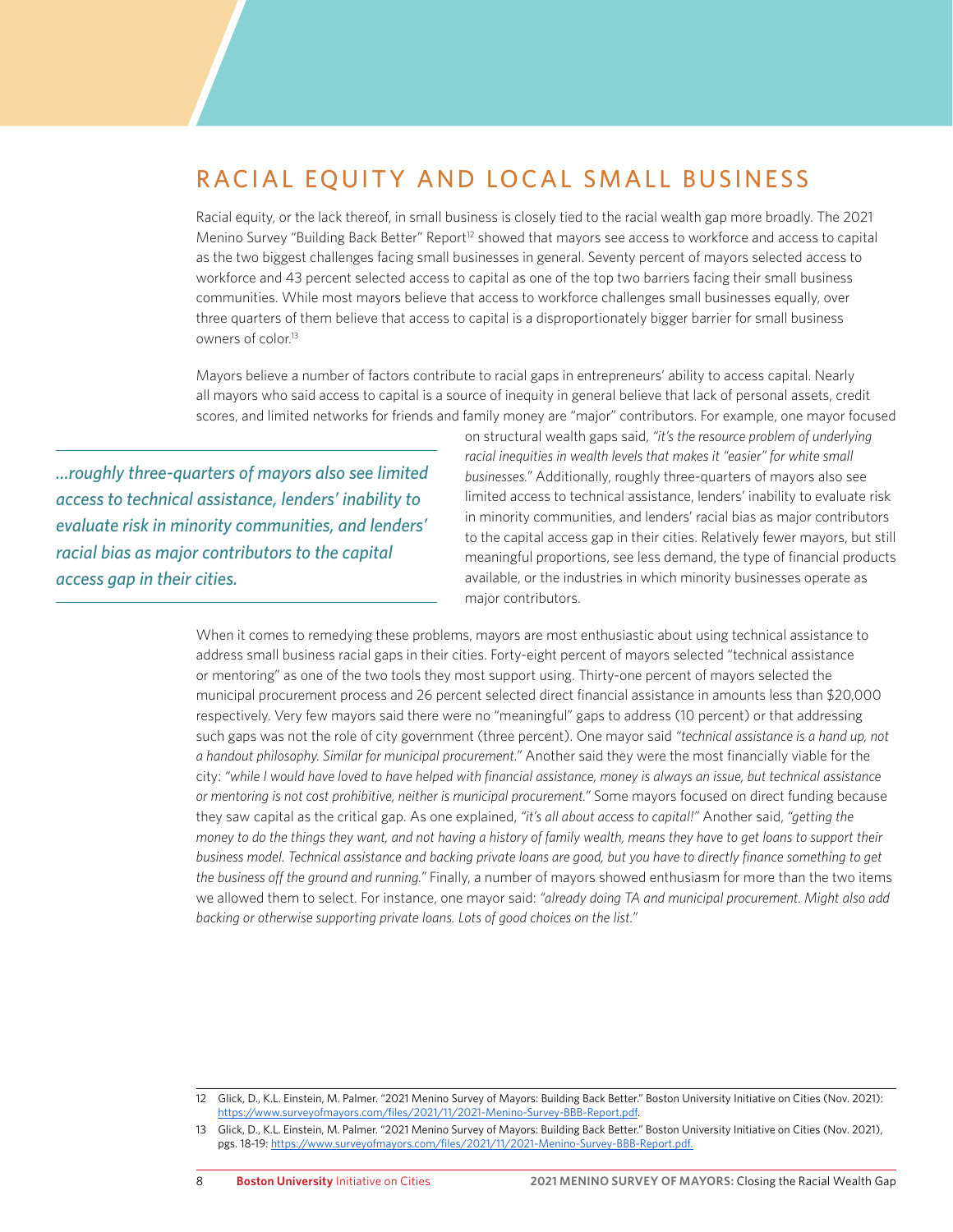#### **Figure 7. Major Reasons for Inequity in Access to Capital**

*Which of the following are MAJOR reasons that your city's nonwhite small business owners' have a harder time accessing credit and capital than white small business owners?14*



14 Only includes mayors who said access to capital was a bigger challenge for non-white small business owners.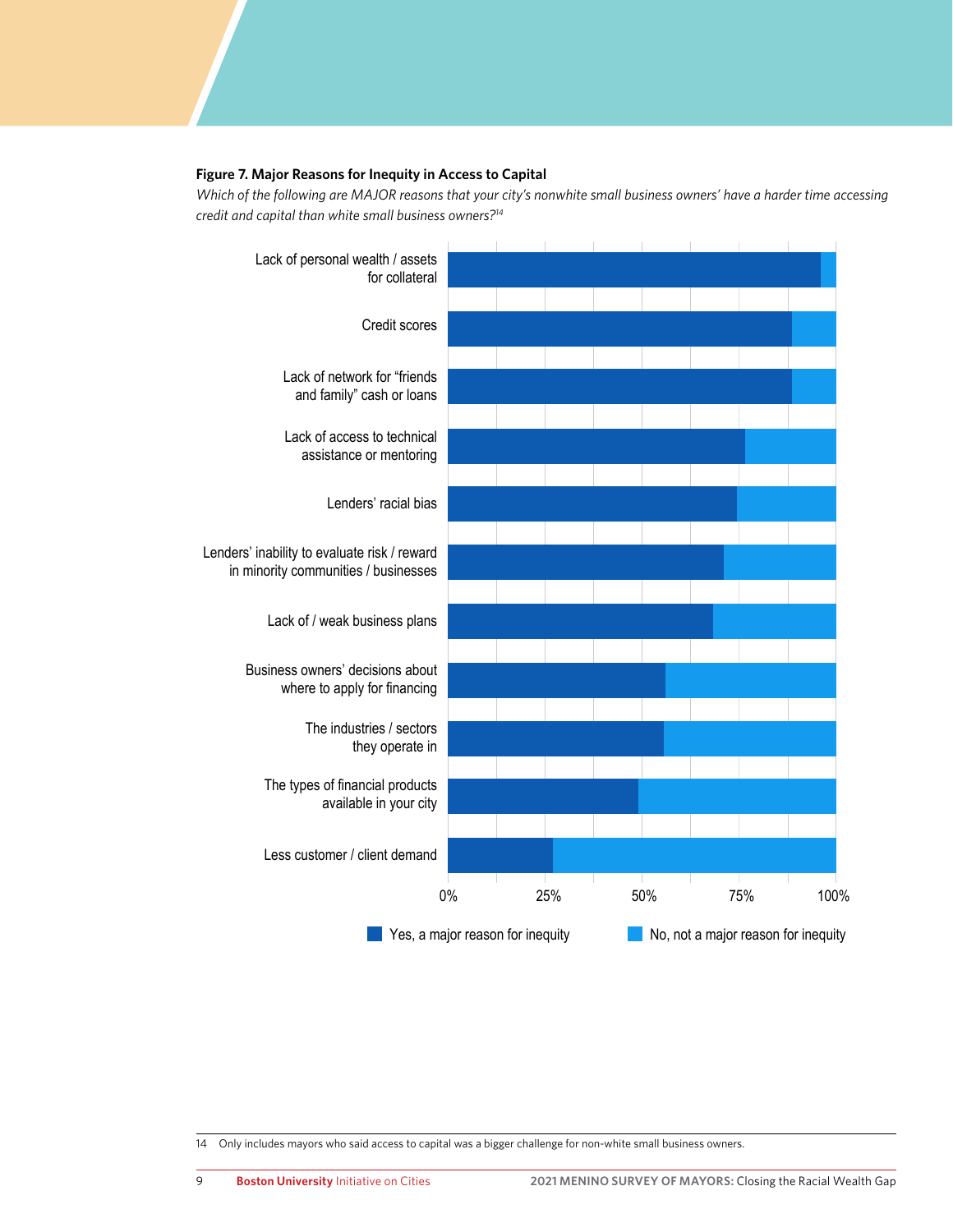#### **Figure 8. City Policy Tools/Resources to Address Racial Gaps Between Businesses**

*Which TWO of the following city policy tools or resources would you most support using for addressing gaps between white and nonwhite-owned small businesses in your city? Or are there no such gaps to address?* 



Despite showing some enthusiasm for using these tools to address inequities in their small business communities, mayors generally do not think these are issues they have influence over. Only 16 percent of mayors say their government has a great deal or a lot of influence over differences in the performance of white-owned and minorityowned small businesses in their cities. In contrast, 34 percent believe they only have "a little" influence and 16 percent say they have no influence at all. Mayors see their governments having only modest influence over the state of small business in general — 23 percent say "a great deal" or "a lot." Thirty percent say "a little," but no mayors say "none at all." However, they see their governments having even less influence over racial inequities in small business outcomes.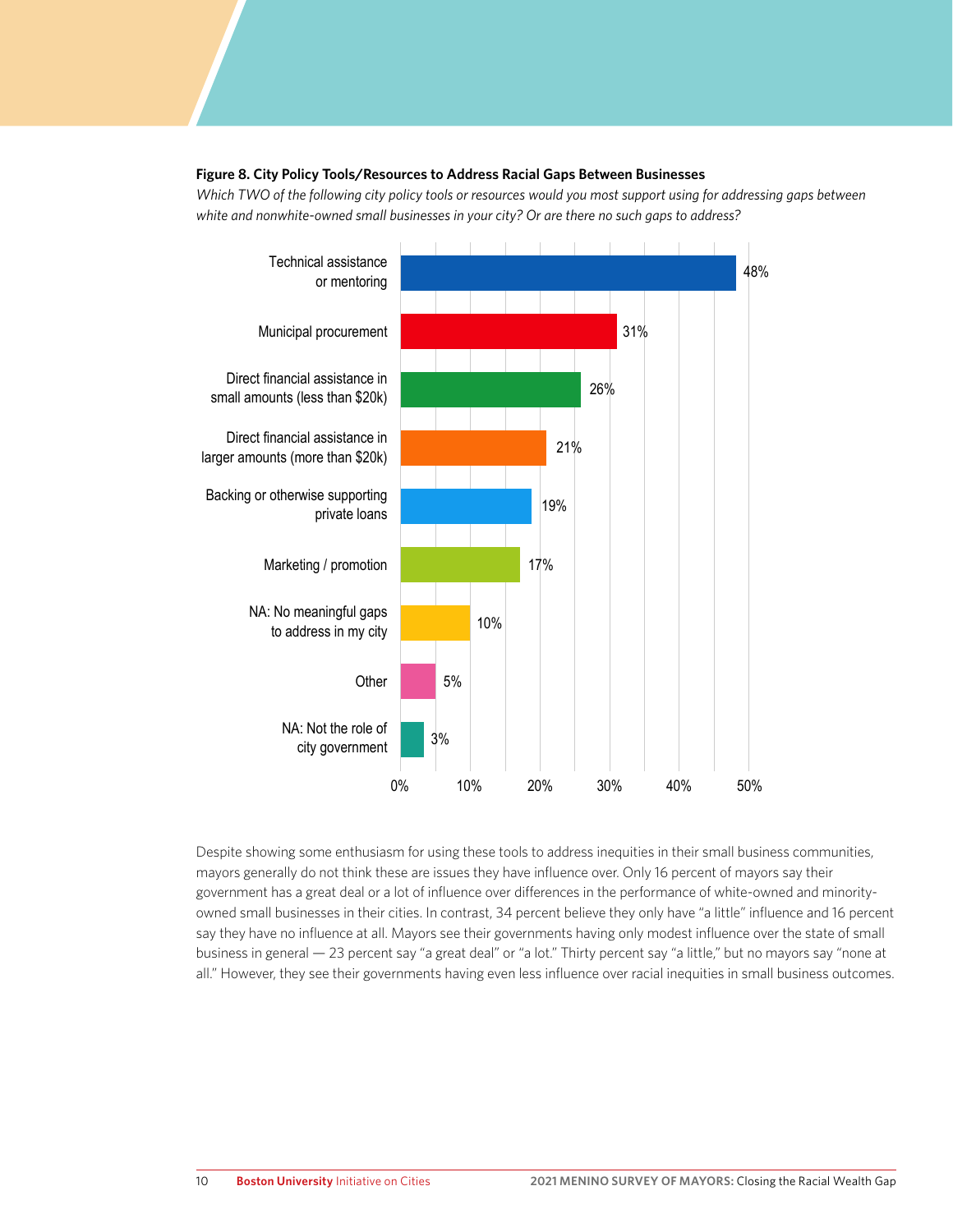#### **Figure 9. Influence on Small Businesses**

*How much influence does your government have over the state of small businesses in your city?*



#### **Figure 10. Influence Over Racial Gaps Between Small Businesses**

*How much influence does your government have over differences in the state of white-owned and the state of nonwhiteowned small businesses in your city? Or are there no meaningful differences between them?* 

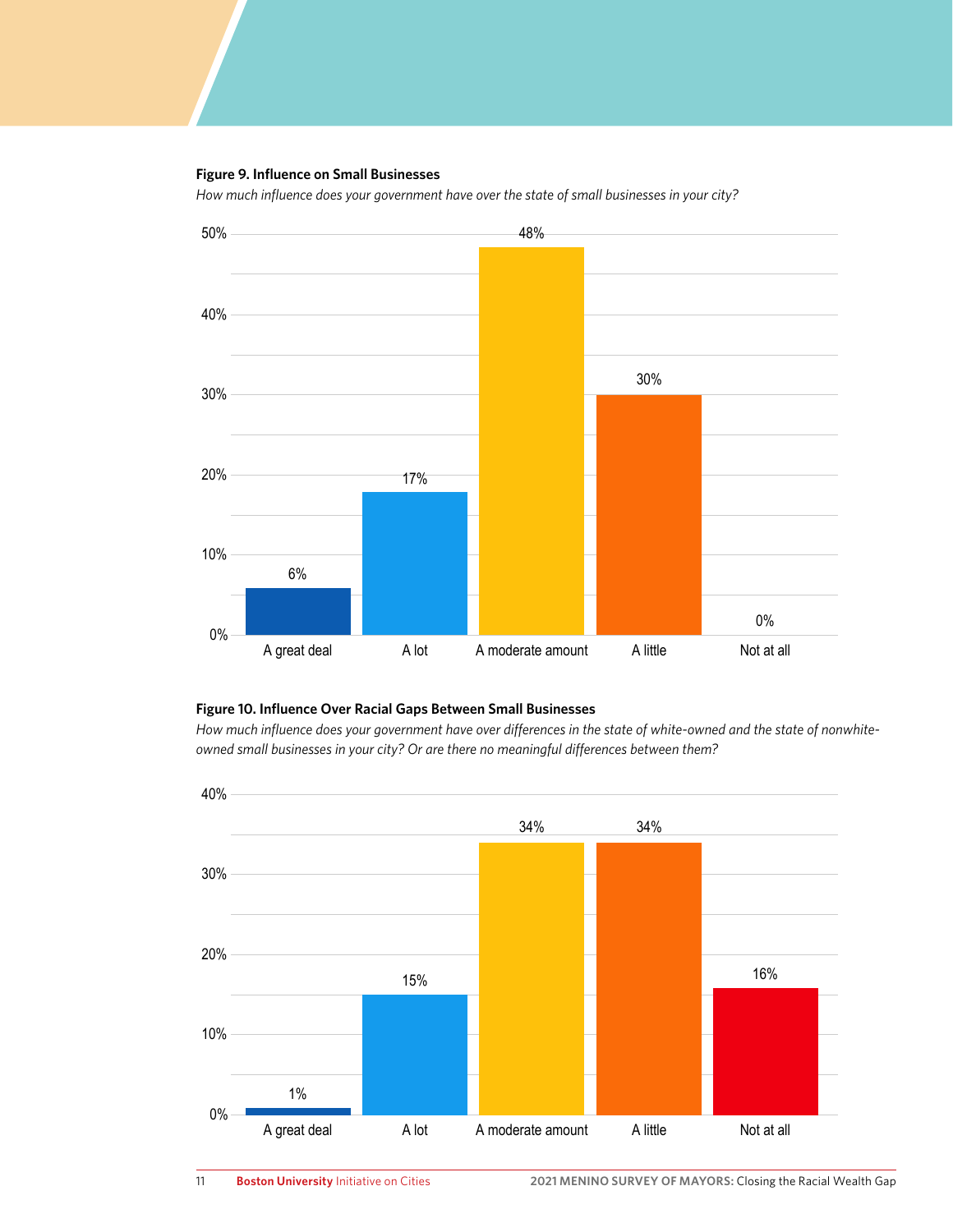# HOUSING AND GENTRIFICATION

Almost every mayor identified a lack of personal wealth or assets as a major barrier for their cities' non-white small business owners. One major contributor to this is the ongoing housing crisis and the high costs of housing. To better understand the relationship between the racial wealth gap and housing, we asked mayors a series of questions about housing development and gentrification in their cities.

#### **Figure 11. Housing Development and Gentrification**

*Please rate how strongly you agree or disagree with each statement.*



Mayors are broadly supportive of increased housing development in their cities. A majority of mayors of all city types agree that their city should encourage increasing housing density in popular, established neighborhoods, but Democratic mayors (73 percent) are more likely to support increasing density than Republican mayors (41 percent). Recent efforts in many cities, including Minneapolis, Portland, and the Boston suburbs have focused on increasing

*Mayors... cohesively disagree that real estate developers are a negative influence on their cities. This starkly contrasts with the views of residents, who strongly distrust developers.*

density through upzoning existing neighborhoods, rather than restricting new housing to undeveloped places. A majority of mayors agree that building new market-rate housing will reduce the cost of housing for residents. They also cohesively disagree that real estate developers are a negative influence on their cities. This starkly contrasts with the views of residents, who strongly distrust developers. A 2017 survey of the residents of the 20 largest metropolitan areas found that only 36% of residents had trust in developers.15

<sup>15</sup> Marble, W. and C. Nall. 2020. "Where Interest Trumps Ideology: Homeownership and Liberal Opposition to Local Housing Development." *Journal of Politics* 83(4): 1747-1763.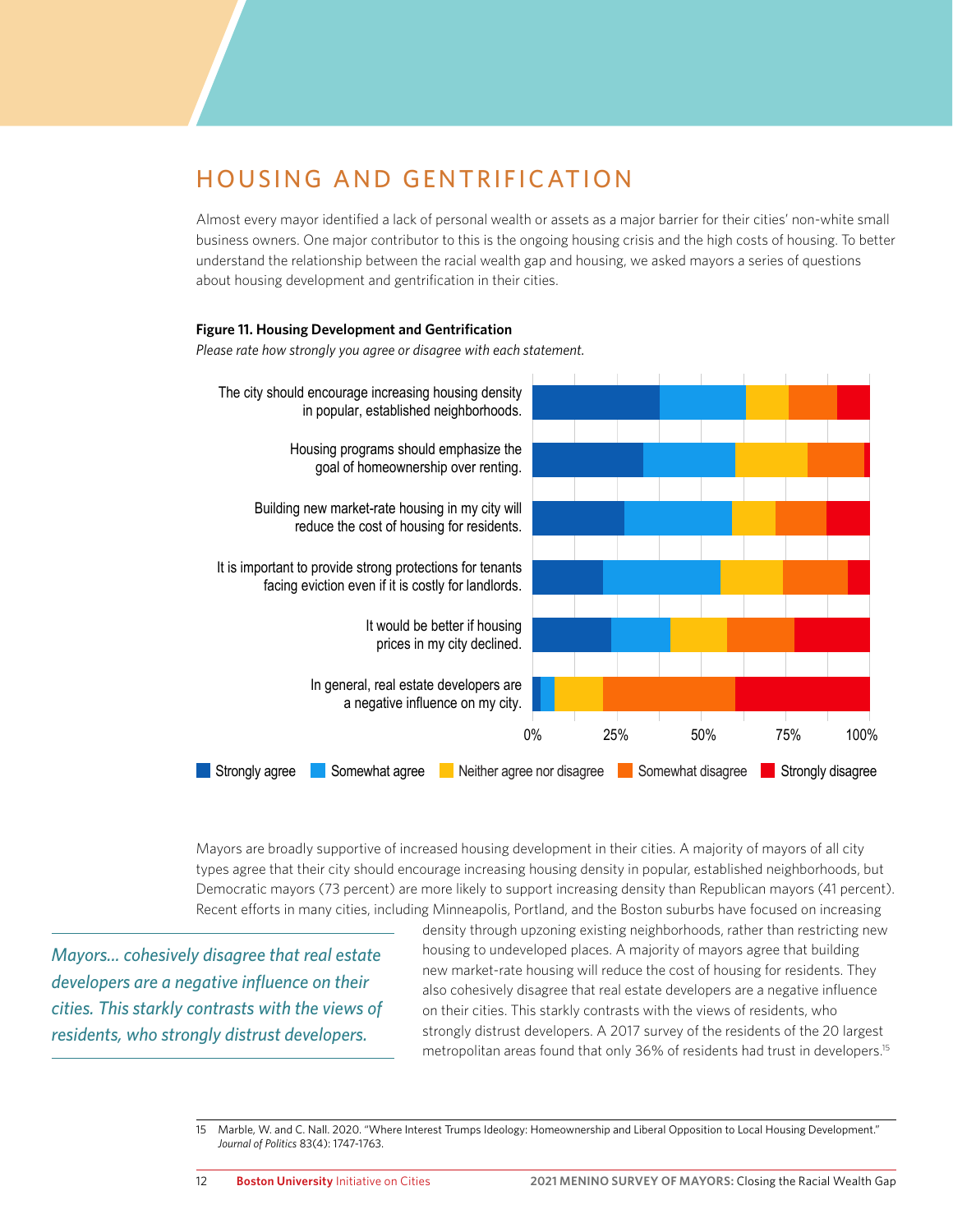There was more disagreement about ways to address the housing crisis. Forty-one percent of mayors agreed that "it would be better if housing prices in my city declined," but there was somewhat higher support for this position among mayors of Western cities and more expensive cities. However, there is a notable increase in support for this position compared to the 2018 Menino Survey, when only 20% of mayors agreed with the statement.<sup>16</sup>

Majorities of mayors of both parties agree that housing programs should emphasize the goal of homeownership over renting, but Republican mayors agreed at a higher rate (73 percent) than Democratic mayors (55 percent). Mayors of less expensive cities were also more supportive of homeownership. A small majority (56 percent) of mayors agreed that "it is important to provide strong protections for tenants facing eviction even if it is costly for landlords," but support for tenant protections was significantly higher among Democratic mayors (69 percent) than Republican mayors (36 percent). Interestingly, support was also higher in less diverse cities (62 percent) than in more diverse cities (48 percent).

Concerns about housing prices, development, and the racial wealth gap are closely tied to gentrification and its potential effects on minority residents. To better understand mayoral views on gentrification, we asked mayors to define the term in one sentence and then coded their responses.



#### **Figure 12. Defining Gentrification, by Terms Mentioned**

*In one sentence, how do you define gentrification?*

While mayors provided a wide variety of definitions of gentrification, almost two-thirds of mayors mentioned displacement of current residents in defining gentrification, and one-third mentioned increased prices. Twenty-one percent of mayors discussed the role of wealthy people coming into a neighborhood, and 14 percent talked about the displacement of people of color in particular. Some mayors also talked about how gentrification can improve neighborhoods, but this was much less common than focusing on displacement and the downsides of gentrification.

16 Einstein, K.L., D. Glick, M. Palmer, S. Fox. "2018 Menino Survey of Mayors." Boston University Initiative on Cities (Jan. 2019), pgs. 30-31:

[https://www.surveyofmayors.com/files/2020/12/Menino-Survey-of-Mayors-2018-Final-Report.pdf.](https://www.surveyofmayors.com/files/2020/12/Menino-Survey-of-Mayors-2018-Final-Report.pdf)

13 **Boston University** Initiative on Cities **2021 MENINO SURVEY OF MAYORS:** Closing the Racial Wealth Gap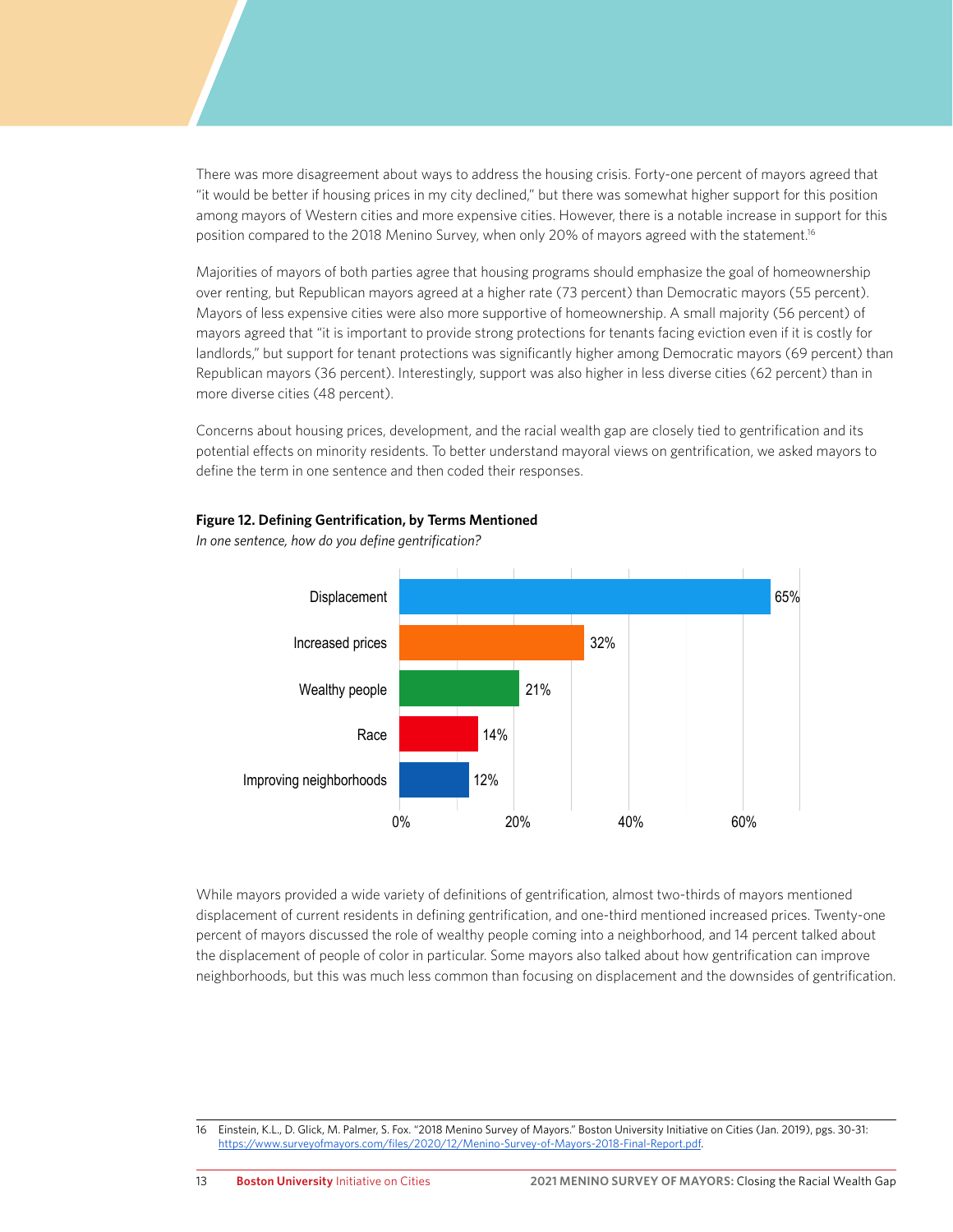One interesting dimension of the mayors' definitions of gentrification are the terms they used to describe the process by which neighborhoods gentrify. For example, one mayor defined gentrification as *"purposefully removing low-income residents and replacing with high-income residents,"* and another as *"action taken by private developers and/or city that forces individuals to move out of an existing neighborhood because of rising housing costs caused by development."* Such language reflects an active view of gentrification — individuals, developers, and other actors intentionally gentrify a neighborhood and displace its residents. Other mayors described gentrification using passive language, defining gentrification as *"the transition of a low-income/working-class neighborhood or district into a middle-class/*

*... a majority of mayors may see gentrification as an activity, one that could be prevented or altered by government action, rather than a passive process over which they have no control.*

*affluent one," "an unfair consequence to economic growth," or "a complex urban phenomenon that occurs when a community experiences an increase of more residents to such an extent that the community's social, cultural, and economic landscape is altered."* However, these mayors are in the minority; mayors were twice as likely to use active language than passive language. This suggests that a majority of mayors may see gentrification as an activity, one that could be prevented or altered by government action, rather than a passive process over which they have no control.

# Lack of housing in other neighborhoods Increasing city population Developer profit-seeking New amenities and businesses attracting new residents Increasing home prices in other neighborhoods 0% 25% 50% 75% 100% **A great deal A lot** A moderate amount A little **Not at all**

#### Overall, small majorities of mayors think that increasing home prices in other neighborhoods, new amenities and businesses attracting new residents, and developer profit-seeking contribute "a great deal" or "a lot" to gentrification. Fewer mayors see increasing city populations or a lack of housing in other neighborhoods as a major factor. Across all five factors, Democratic mayors are somewhat more likely than Republican mayors to answer that they contribute to gentrification. The partisan gap is largest for the role of developers in gentrification: 55 percent of Democratic mayors think developers contribute "a great deal" or "a lot" to gentrification, while only 38 percent of Republicans agree.

#### **Figure 13. Drivers of Gentrification**

*How much do each of the following contribute to gentrification in a neighborhood?*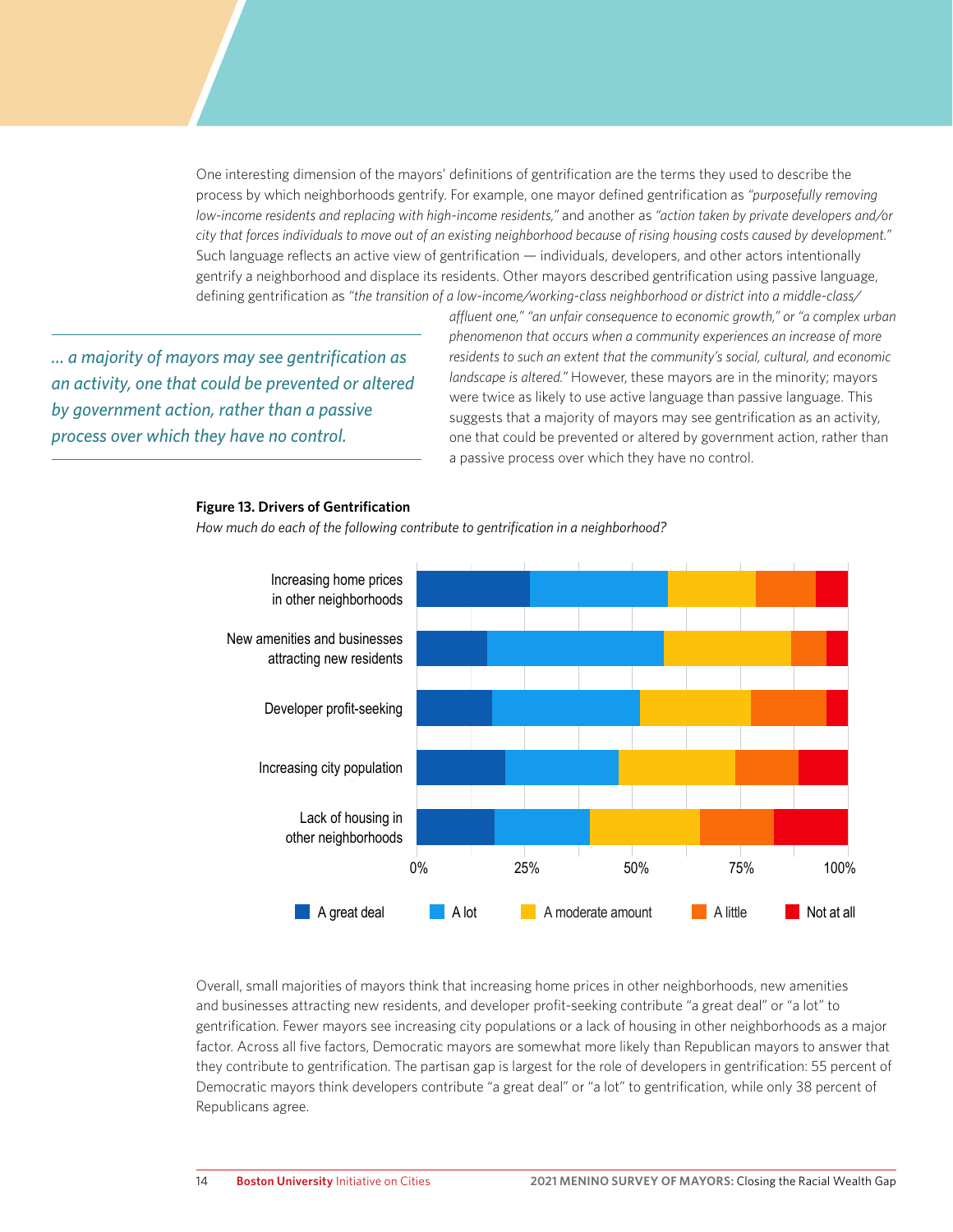#### **Figure 14. Consequences of Gentrification**

*When you think about gentrification in your city, how worried are you about the following:*



We also asked mayors about their level of concern with different potential consequences of gentrification.<sup>17</sup> Reflecting their definitions of gentrification above, two-thirds of mayors were very concerned about landlords raising rents beyond what current housing tenants can afford, and 54 percent were very concerned about developers replacing the current housing stock with more expensive units. Majorities of mayors were also very concerned about landlords raising rents beyond what current small businesses can afford and neighborhoods losing cultural identity. Mayors were less concerned that rising property taxes, which are often caused by higher property values, might harm current homeowners and small businesses; mayors see landlords increasing rents, rather than rising property valuations increasing tax bills, as a bigger driver of displacement.

<sup>17</sup> Only asked of mayors who thought that gentrification was happening in a neighborhood of their city.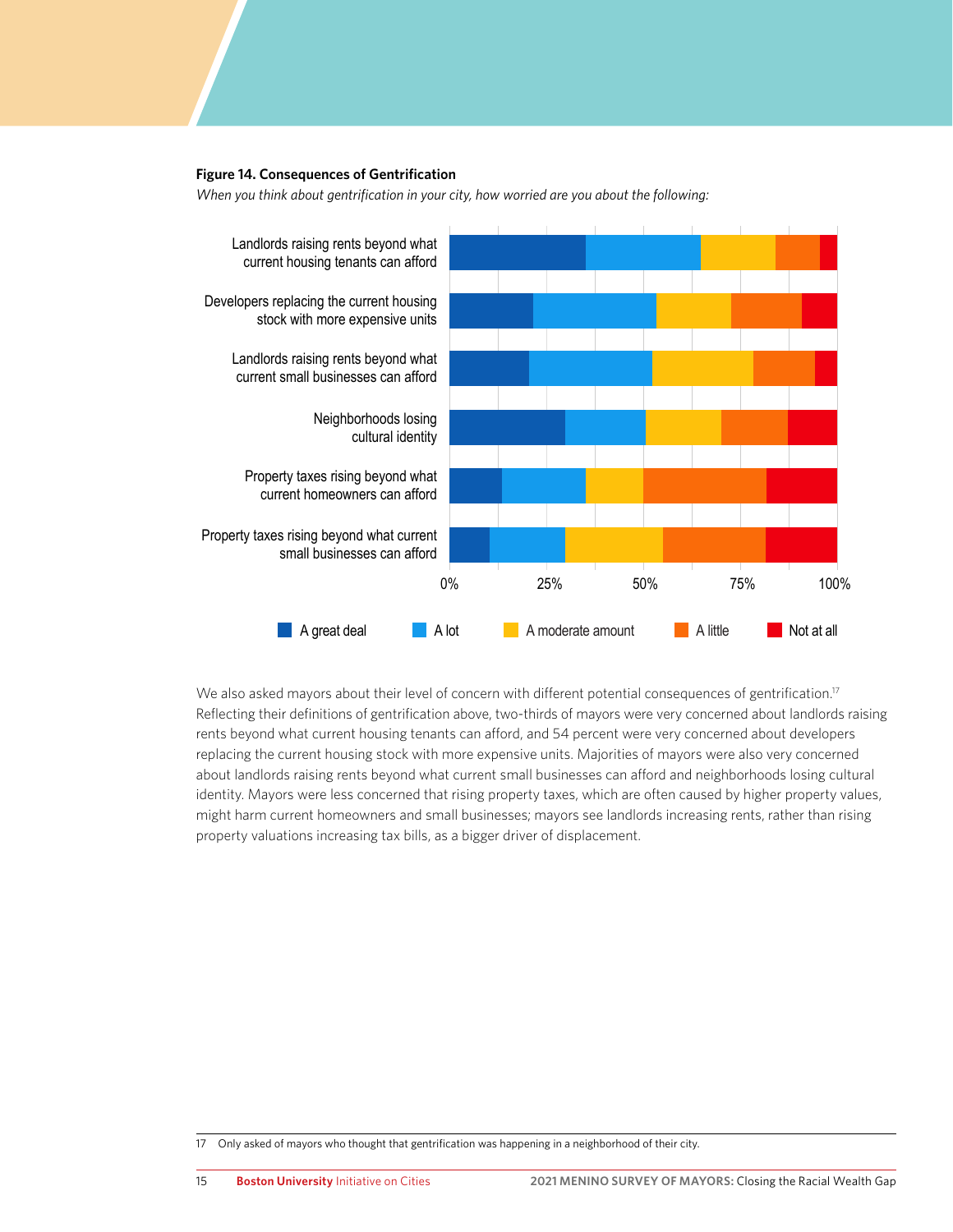# DISCRIMINATION AND MEASURING INEQUITY

Outside of any particular policy area, mayors recognize widespread discrimination in their communities. Strong majorities believe that homeless, Black, Latino, and transgender people experience at least a moderate amount of discrimination in their cities. Perhaps somewhat surprisingly given rising hate crimes against Asian American and Pacific Islanders (AAPI), only a slim majority perceive a lot or a moderate amount of discrimination against the AAPI community in their cities. Virtually no mayors believe that white people or Christians experience more than a little discrimination in their cities.

#### **Figure 15. Discrimination in City**

*How much discrimination do each of the following groups face in your city?*

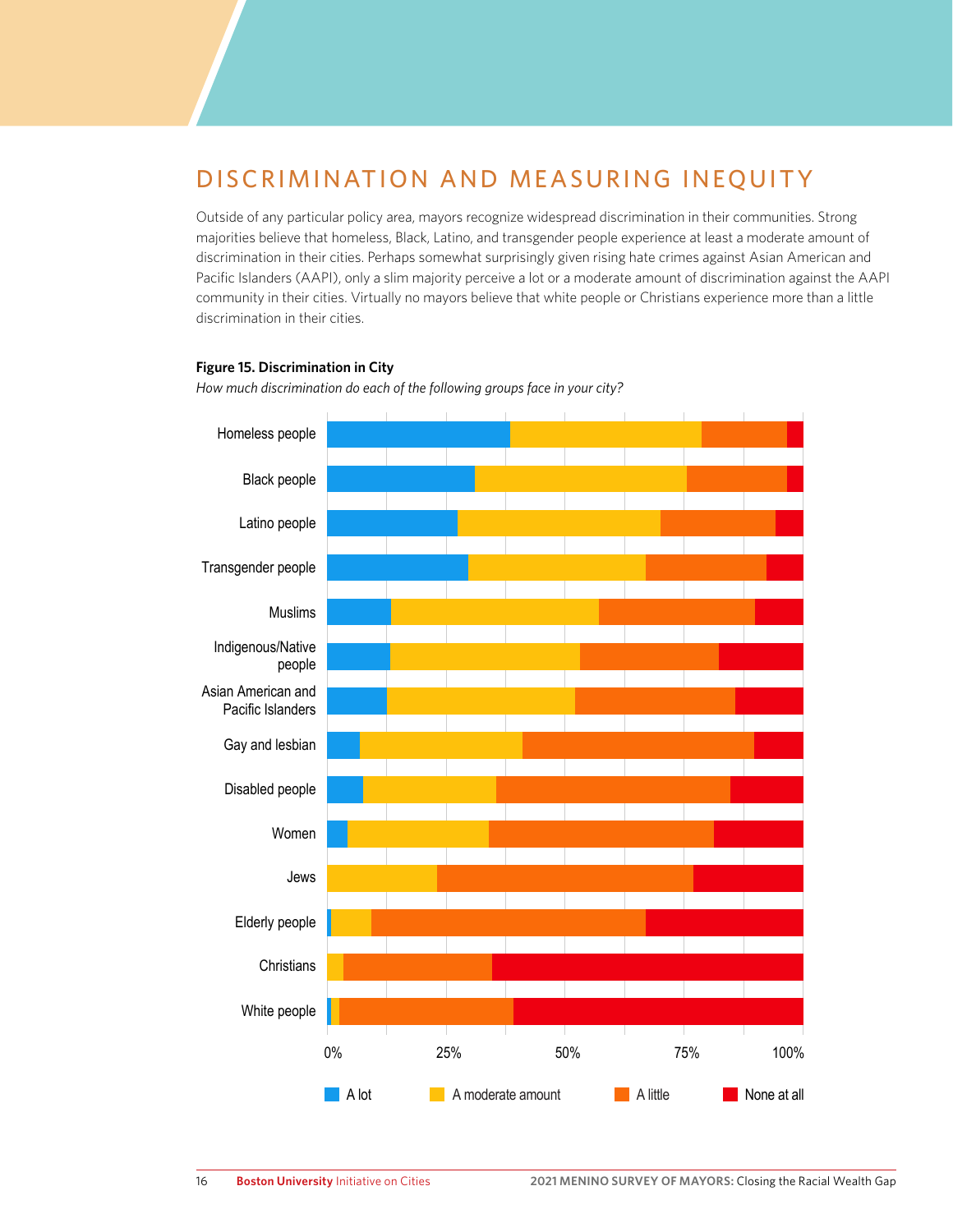The gap between Democratic and Republican mayors was quite sizable when we asked about racial groups. In particular, Democratic mayors were significantly more likely to perceive discrimination against Black and Latino people in their cities, by margins of 46 and 39 percentage points, respectively. They were also more likely to believe AAPI people, disabled people, and women experienced discrimination in their city by a margin of 30 percentage points. Interestingly, mayors were considerably less divided by partisanship when we asked about other economic, age, gender, and social identities.

#### **Figure 16. Discrimination in City, by Party**



*How much discrimination do each of the following groups face in your city?*

*To address discrimination, racial wealth gaps, and other inequities, cities and researchers need access to high-quality, geographically disaggregated racial data.* 

To address discrimination, racial wealth gaps, and other inequities, cities and researchers need access to high-quality, geographically disaggregated racial data. Indeed, access to such data is a central component of the Biden Administrations' Executive Order on Advancing Racial Equity.<sup>18</sup> The availability of such data varies widely by city and policy area. For example, while over 75 percent of cities collect racial data on arrests and crime statistics, under 25

percent assess analogous data when they conduct their climate resilience planning. This availability of racial data does not differ by mayoral partisanship or city racial composition.

<sup>18</sup> The White House. "Executive Order on Advancing Racial Equity and Support for Underserved Communities Through the Federal Government." Briefing Room: Presidential Actions (Jan. 20, 2021): [https://www.whitehouse.gov/briefing-room/presidential](https://www.whitehouse.gov/briefing-room/presidential-actions/2021/01/20/executive-order-advancing-racial-equity-and-support-for-underserved-communities-through-the-federal-government/)[actions/2021/01/20/executive-order-advancing-racial-equity-and-support-for-underserved-communities-through-the-federal](https://www.whitehouse.gov/briefing-room/presidential-actions/2021/01/20/executive-order-advancing-racial-equity-and-support-for-underserved-communities-through-the-federal-government/)[government/.](https://www.whitehouse.gov/briefing-room/presidential-actions/2021/01/20/executive-order-advancing-racial-equity-and-support-for-underserved-communities-through-the-federal-government/)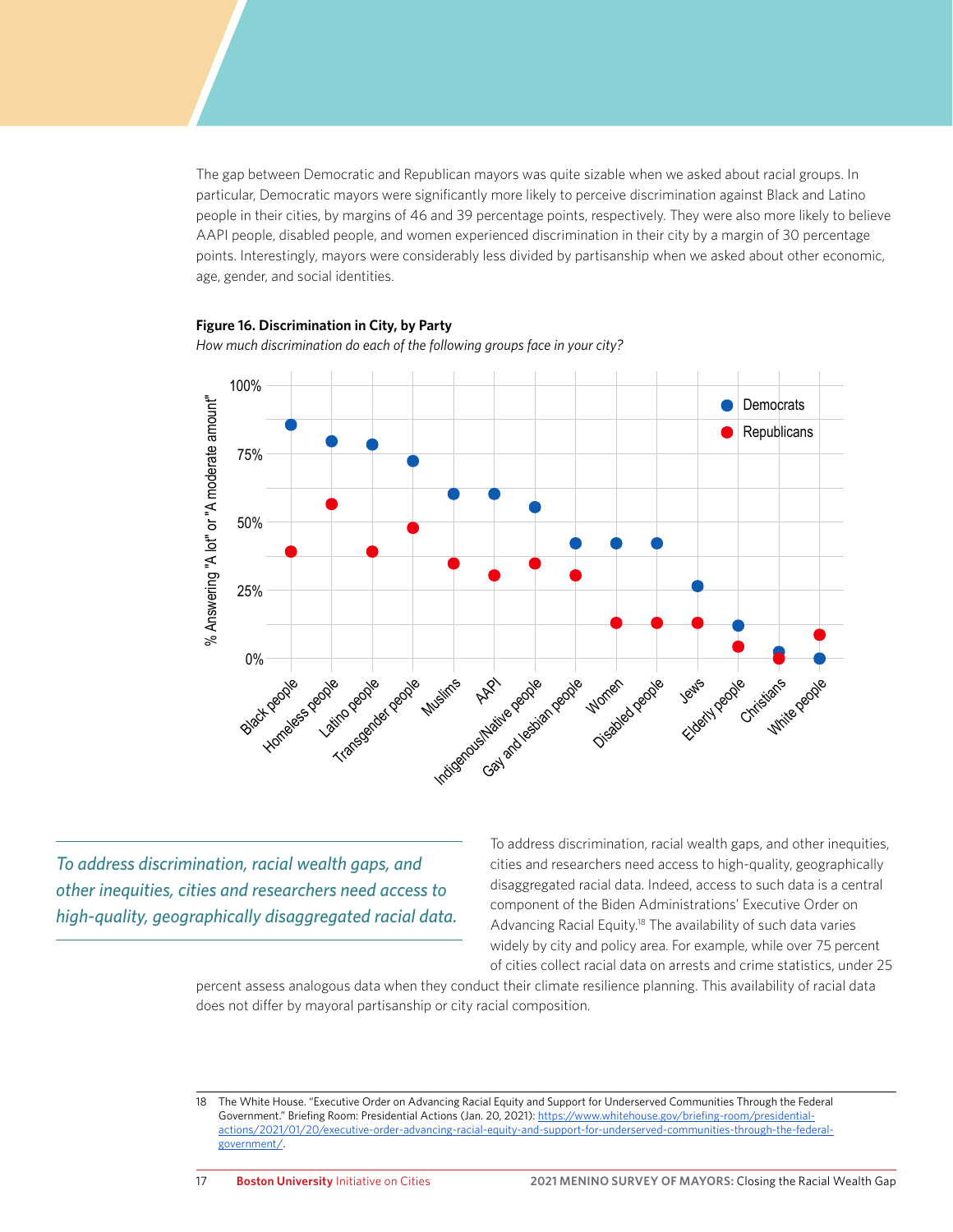#### **Figure 17. Local Racial/Ethnic Data Collection**

*Does your city collect data by race/ethnicity for each of the following areas?*



A majority of mayors (66 percent) wished they had access to better racial data. Importantly, though, a sizable minority (33 percent) were satisfied with their current racial data. Many mayors believe they already collect high-quality data, and that they have no need for additional information. Others believe that there are significant privacy concerns that come with collecting higher quality racial data. Less commonly, a few mayors suggested that racial inequality and racism were not significant issues in their communities — therefore obviating the need for data. As one western mayor put it, *"I don't have any desire to have better data [….] We're pretty diverse and pretty accepting of that diversity, and we spend a lot of time interacting with each other. We don't run into much racism or racial/ethnic divide."* 

Most mayors, however, sought better racial data. This remained true across a variety of demographic characteristics, with majority support from mayors of both political parties, of high and low housing cost cities, and more diverse and homogeneous cities. They highlighted needs in a wide variety of areas. The most frequently cited groups for which mayors sought better data were: immigrants; Latino people; Black people; AAPI people; and homeless people. Mayors were interested in obtaining data that better measured the complexity underneath broad racial categories; for example, several mayors wanted data for their American-born Black and Haitian populations groups that were lumped together as "Black" under current reporting schemes.

*Mayors highlighted several obstacles to collecting higher quality racial data. Perhaps most significantly, they struggled to work with surrounding governments.*

Mayors highlighted several obstacles to collecting higher quality racial data. Perhaps most significantly, they struggled to work with surrounding governments. Multiple mayors highlighted poor data sharing from local school districts and their counties. Indeed, citycounty coordination challenges became especially problematic during the COVID-19 pandemic, when valuable health data were

collected by county governments in many places. Several mayors said that they had trouble obtaining racial data on COVID-19 infection and vaccinations from their counties. One northeastern mayor lamented: *"We did not have any ability to collect [COVID-19 vaccination data] because it was done at the county level. We were not given vaccines as a city. We worked closely [with the county], but we were not able to collect the data."* Another northeastern mayor suggested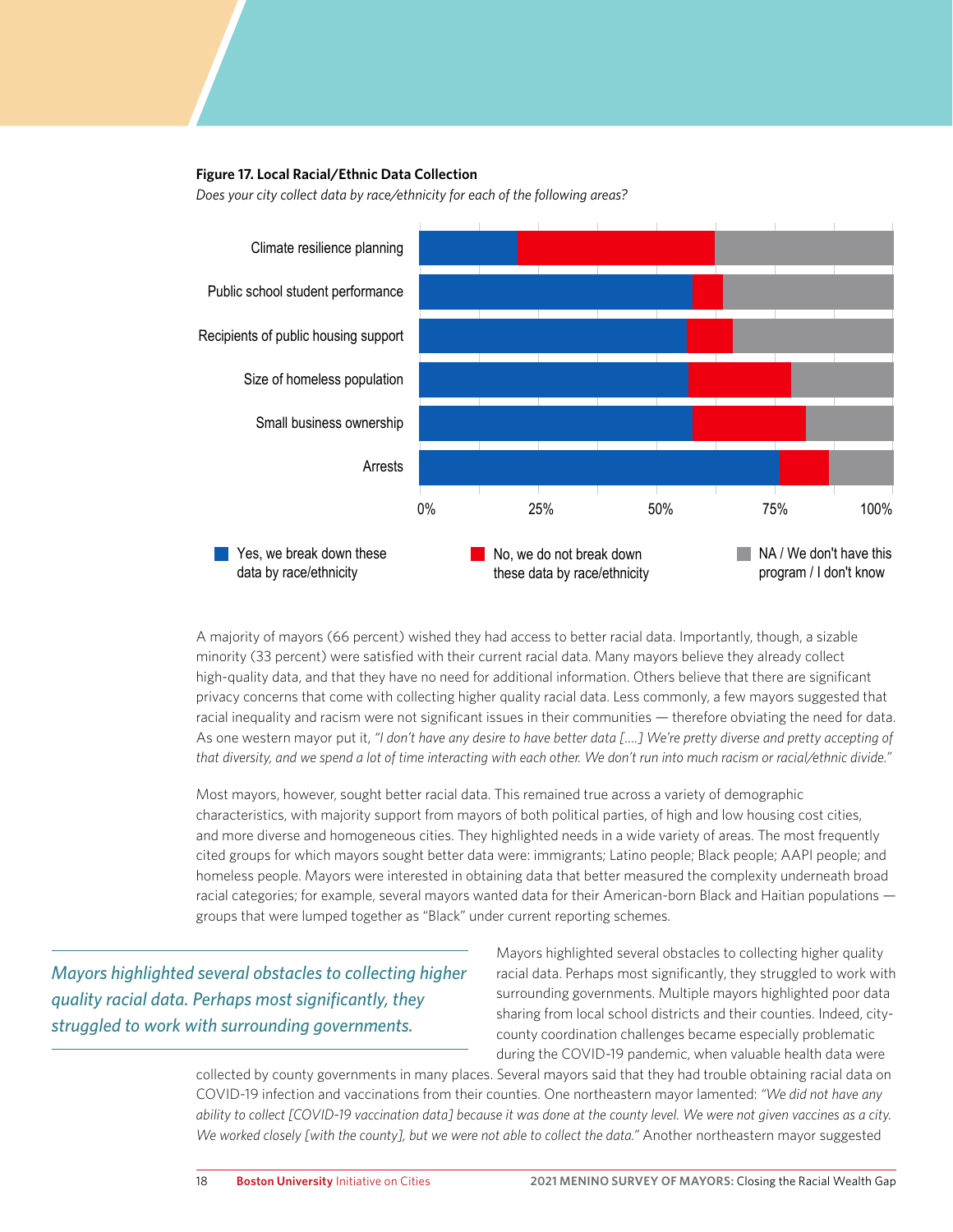that it *"would be beneficial to access more comprehensive healthcare data…The challenge is that the sectors are siloed…If we could begin to work together on this, it would help to address systemic inequities. But we're not in that space yet."* Some mayors complained about state government restrictions. One western mayor noted, "*we weren't allowed to collect [racial data] on arrests and ticketing. It's a state form and they won't allow us to change it."*

*Many mayors suggested that the selfreported nature of racial data limits their ability to collect accurate information.*

Many mayors suggested that the self-reported nature of racial data limits their ability to collect accurate information. One southern mayor observed, *"we always want more data across all groups. The challenge is that some [data] are dependent on self-reporting, which can lead to incomplete data. We don't always get the information we need."* 

Some mayors also felt they lacked staff capacity to analyze additional data. One northeastern mayor wanted to get better data on their *"Black, Latino, and Asian populations."* They noted that they are currently transitioning to *"much better technological tools…but, at the current moment, we just don't have the tools we need or the staff capacity."* A southern mayor similarly wished for more data, but noted that their city did not *"have dedicated staff to do that."*

Finally, many mayors saw the federal government racial and ethnic categories for data-gathering as simultaneously influential yet unhelpful. Eighty-two percent of mayors saw federal reporting requirements as at least moderately important in driving the racial/ethnic data they collected. Not all mayors viewed this in a positive light. One western mayor, in outlining their desire for better homelessness data, noted that *"federal reporting requirements are [my] greatest irritation. They are stupid."* A southern mayor noted that changes in federal and state standards complicated analysis and communication of racial data: *"The state and federal standards sometimes change in how the data [are] collected and broken down, and that makes it a little confusing and misleading to the public who is used to seeing one group of data points."* 



*In general, how important are federal reporting requirements in driving the racial/ethnic data you collect?*

**Figure 18. Importance of Federal Reporting Requirements in Racial/Ethnic Data Collection**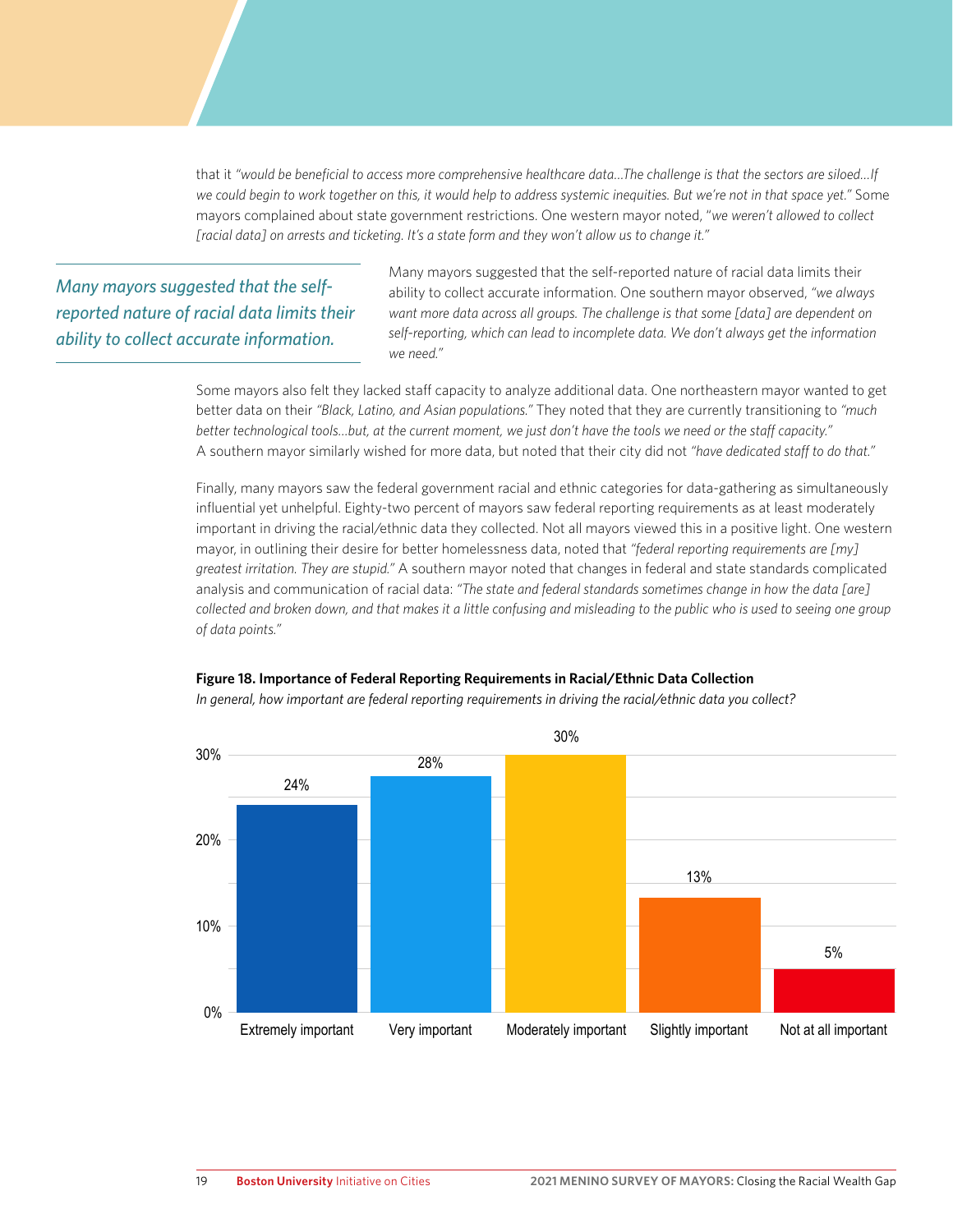# CONCLUSION

Mayors face many challenges as the racial wealth gap continues to grow in cities across the United States. While a majority of mayors are concerned with the racial wealth gap and broadly support targeted policies to help minority small business owners and homeowners, there is less consensus on the particular kinds of programs to support. Mayors broadly support new housing development, but are particularly concerned with effects of gentrification on minority communities. One key impediment to addressing the racial wealth gap is the lack of high-quality data; improving federal and state data collection programs and requirements may help cities better address the racial wealth gap in the future.